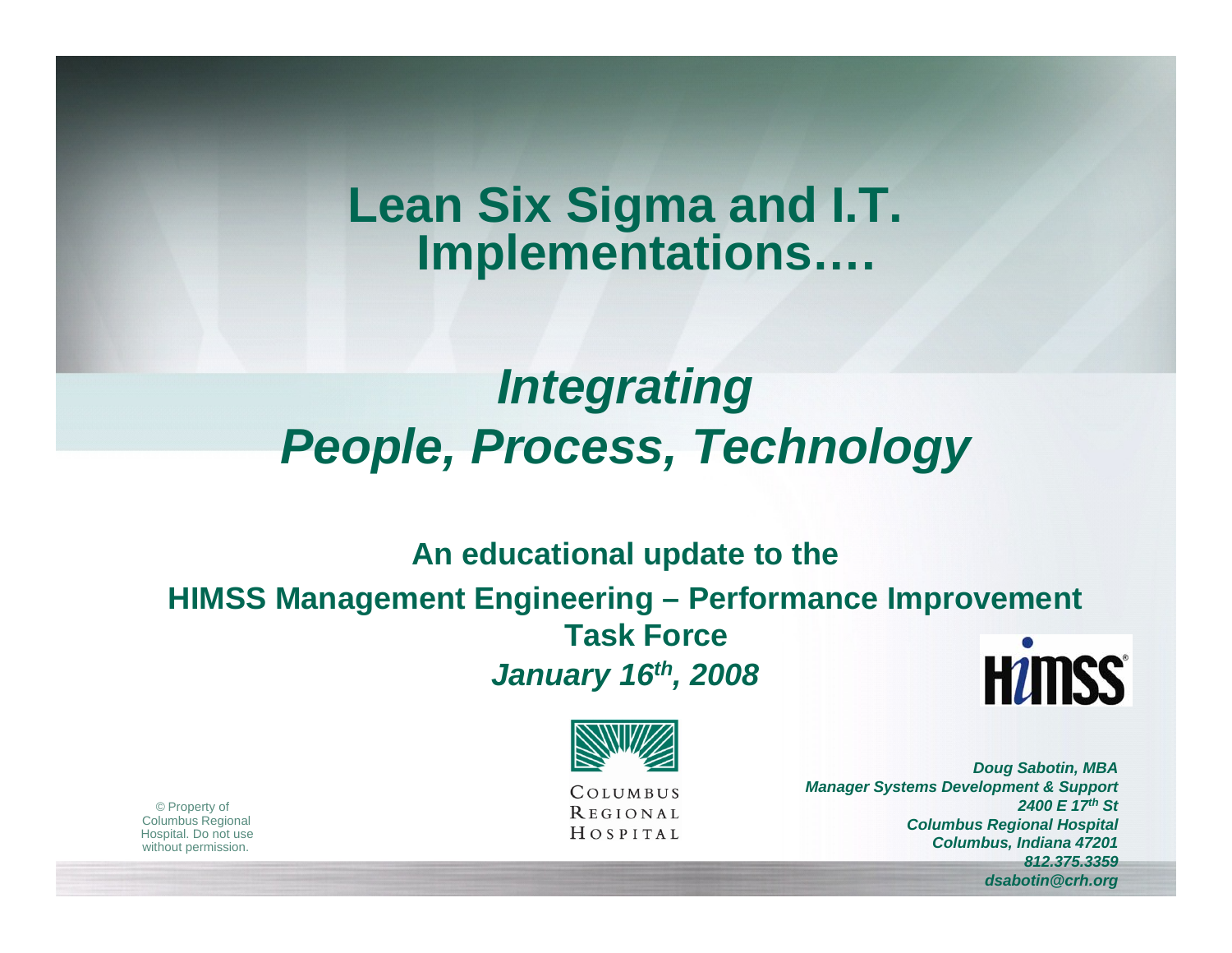

# **Who We Are**

- Columbus Regional Hospital is a regional provider of healthcare services offering comprehensive services:
- Acute inpatient care
- Emergency/ambulance care
- **Surgery**
- Cancer care
- **Birthing Center**
- Cardiac services
- **Rehabilitation**
- **Outpatient services**

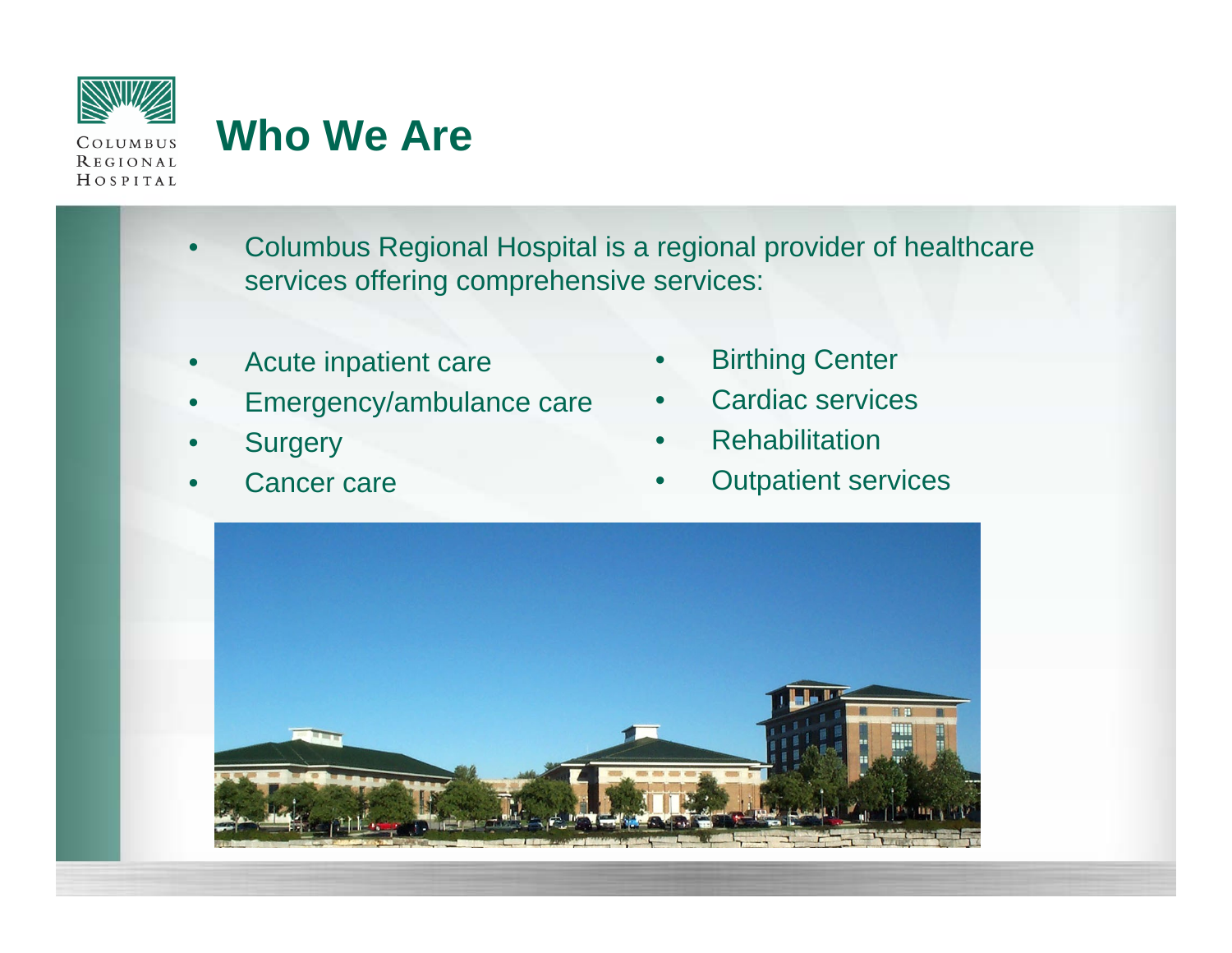

REGIONAL

# **CRH Market Area Map**

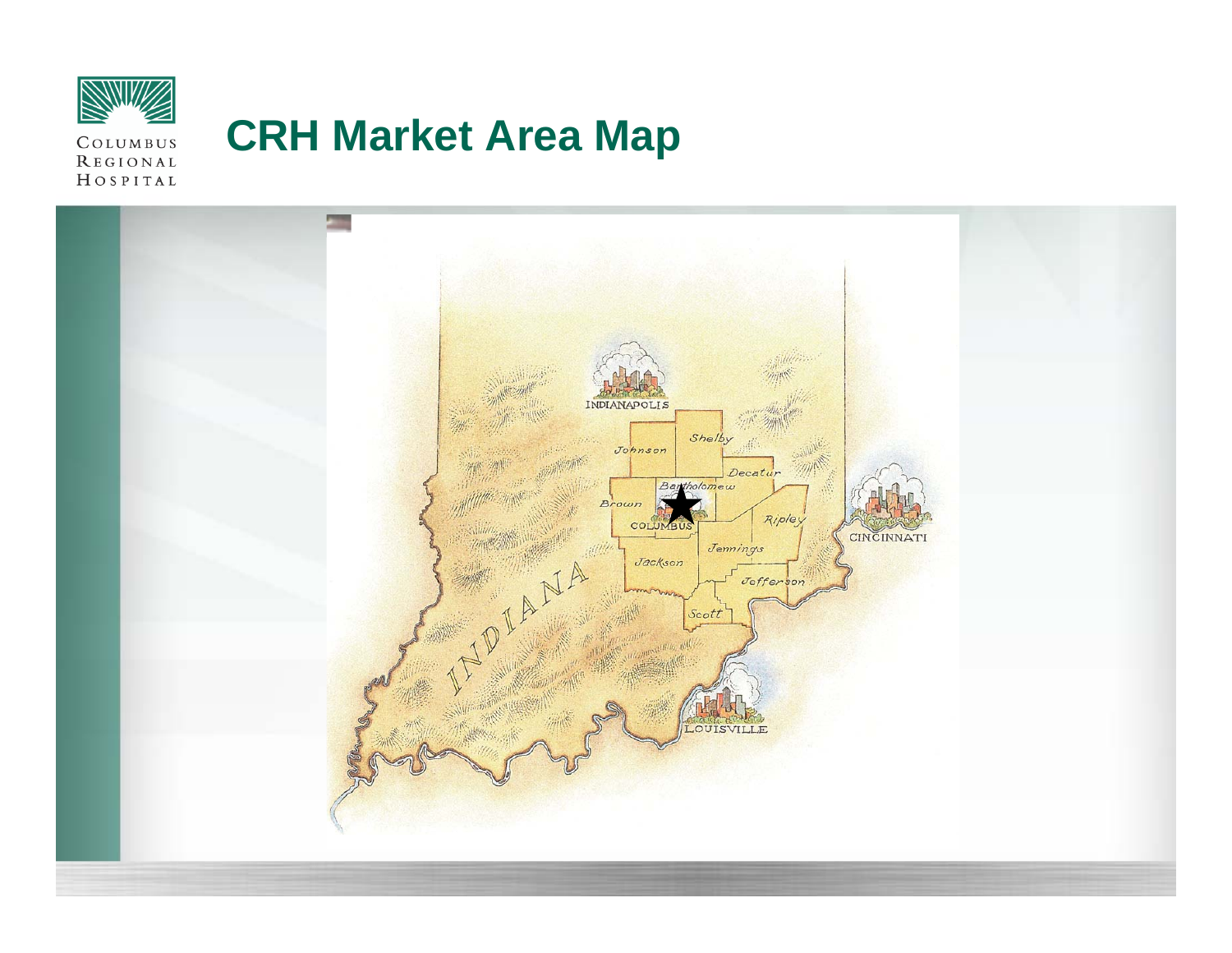

# **Mission, Vision, and Values**

**Mission:**

Improve the health and well-being of the people we serve.

#### **Vision:**

To be the best in the country at everything we do.

#### **Values:**

- 
- Teamwork Ethic
- Commitment Caring
- Citizenship **Citizenship** Quality
- **Pillars:**
- Quality/Safety  **People**
- 
- Satisfaction
- Strong Leadership Personal Excellence
	- Ethics
	-
	-
	-
- Service  **Finance**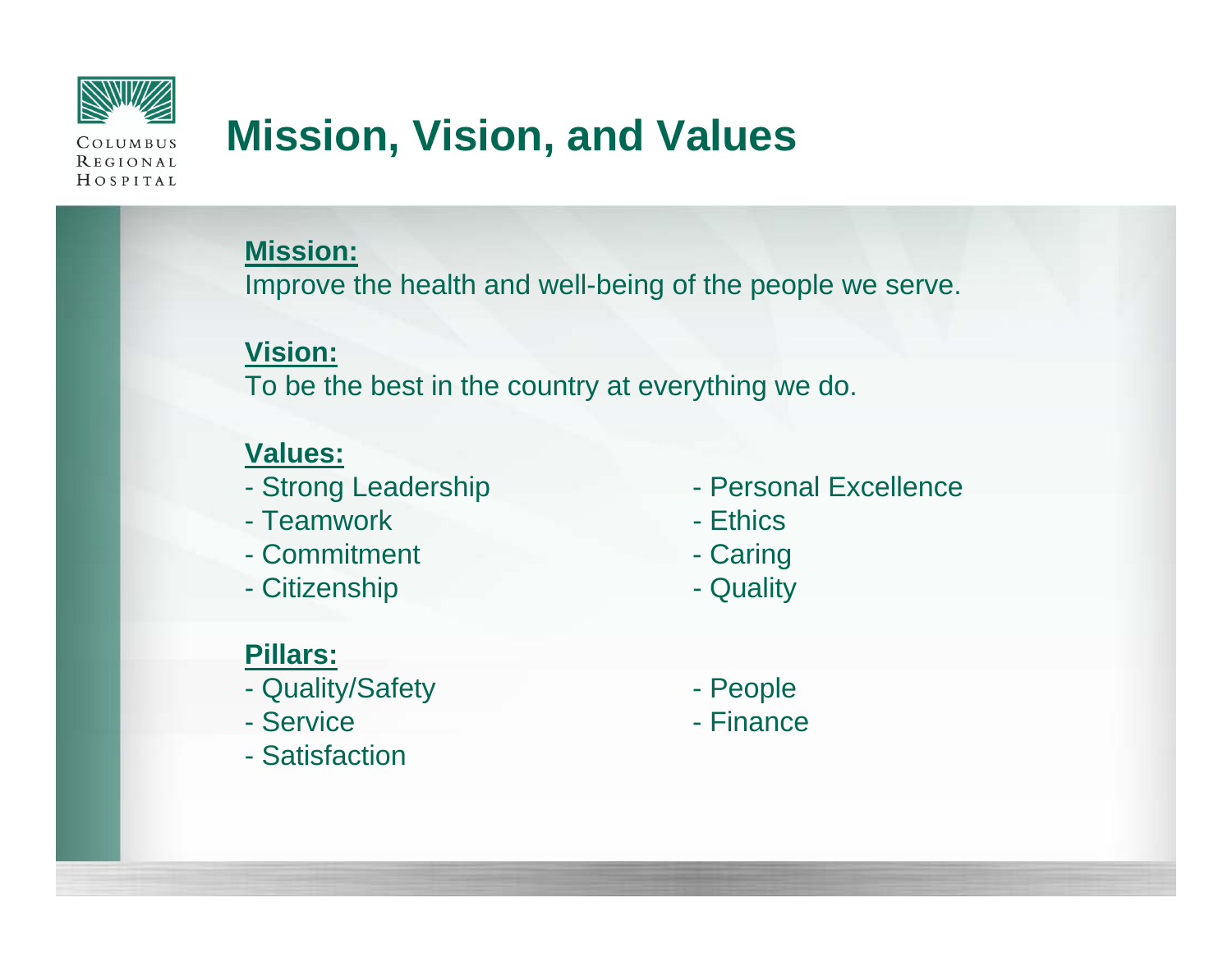



Honoring Leadership and Innovation in Patient Care Quality, Safety, and Commitment





The Foster G. McGaw Prize







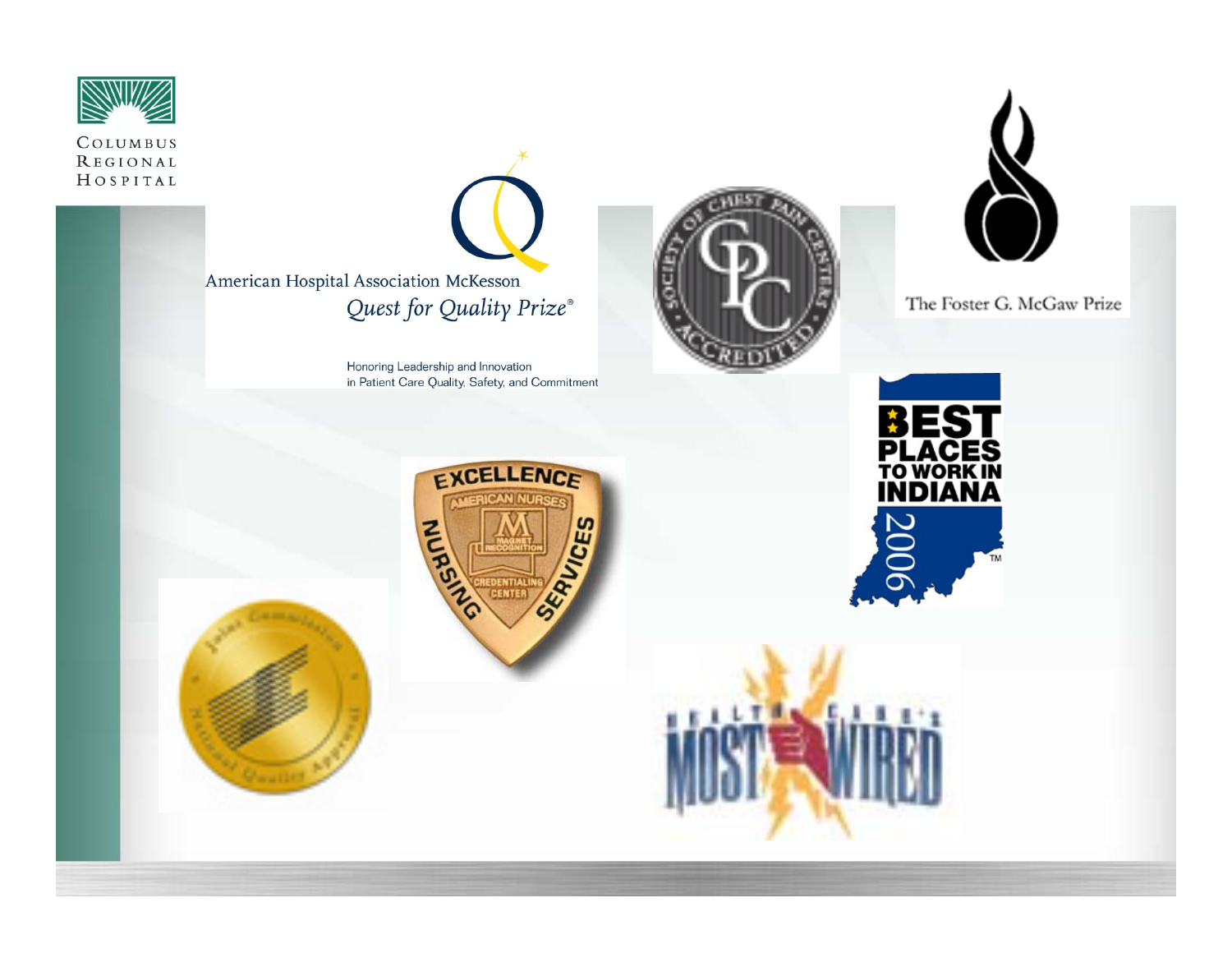

# **Learning Objectives:**

- Learn and understand the need for a partnership between Lean Six Sigma process redesign and Information Technology implementations
- Learn and understand practical tools and examples from real life projects

#### **Discussion Agenda;**

1.) Introduce Lean / I.T. Roadmaps 5 minutes 2.) Real Examples 25 minutes 3.) Pros/Cons & Key Takeaways 10 minutes

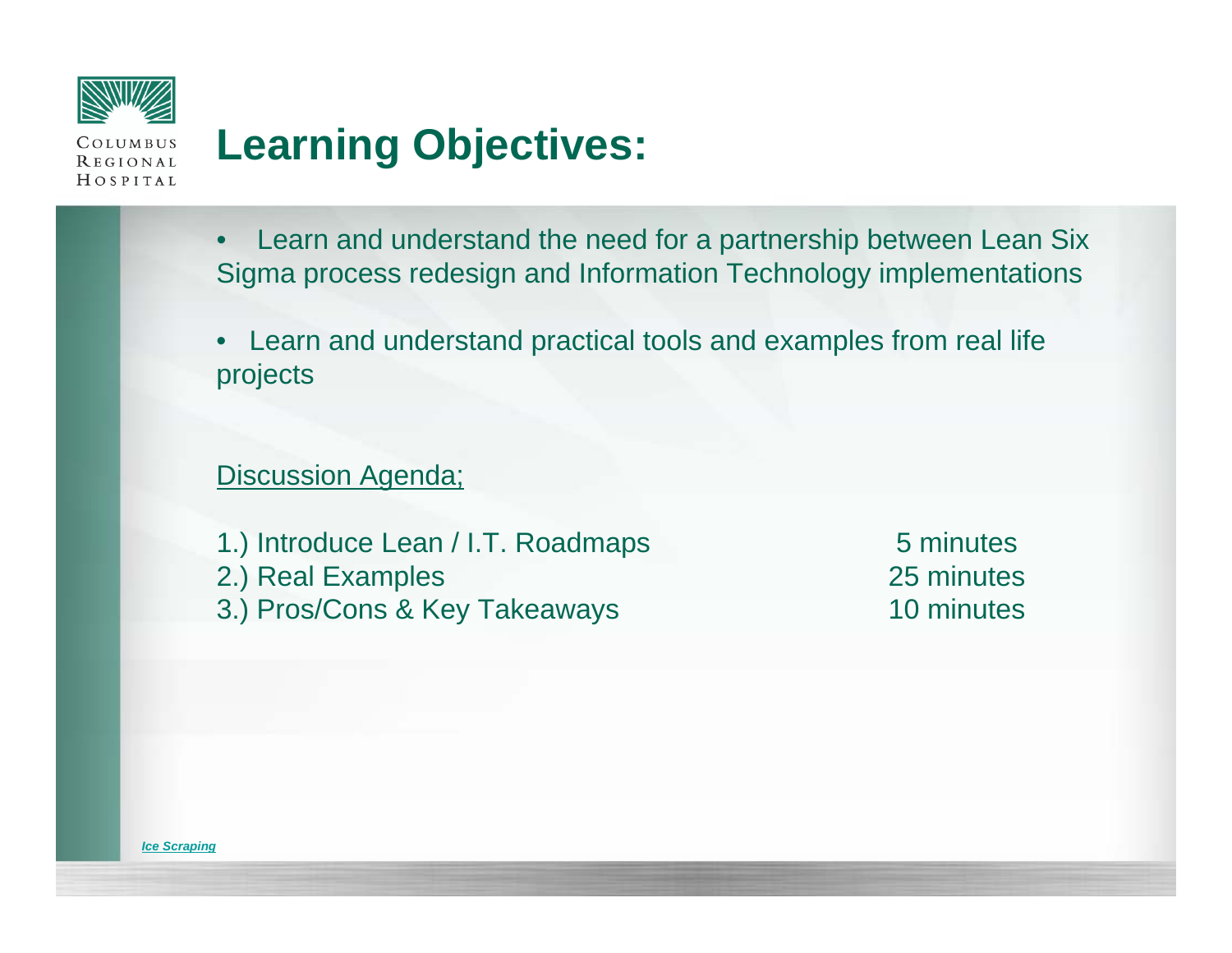

# **Agenda item #1 – 5 minutes**

## Introduce Lean & I.T. Roadmaps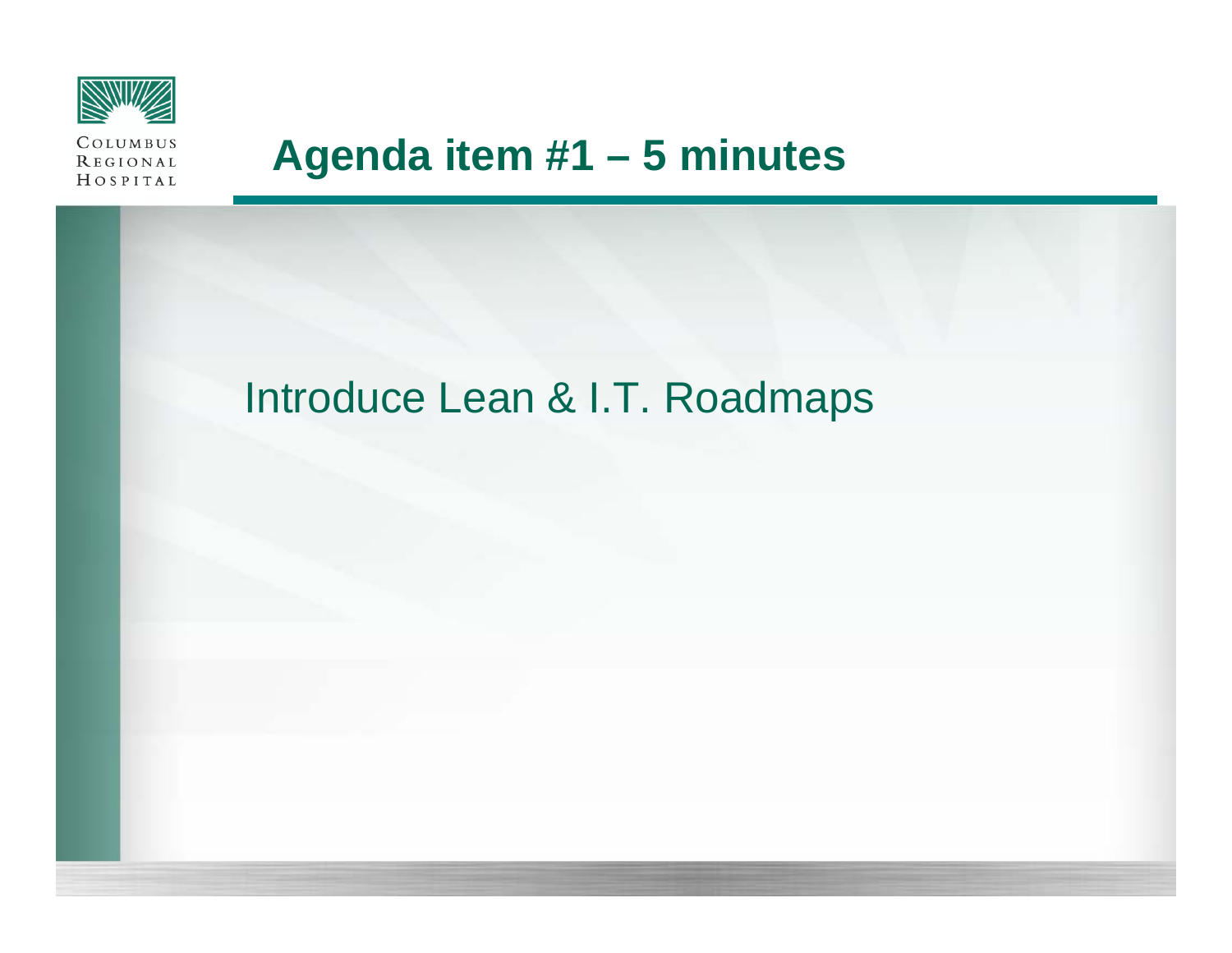



## **Lean Six Sigma Process**

### Current Lean Six Sigma Project Methodology



Focus on "<u>People</u>" and "<u>Process</u>"

- \* Lean eliminate waste (speed)
- \* Six Sigma standardize (variation)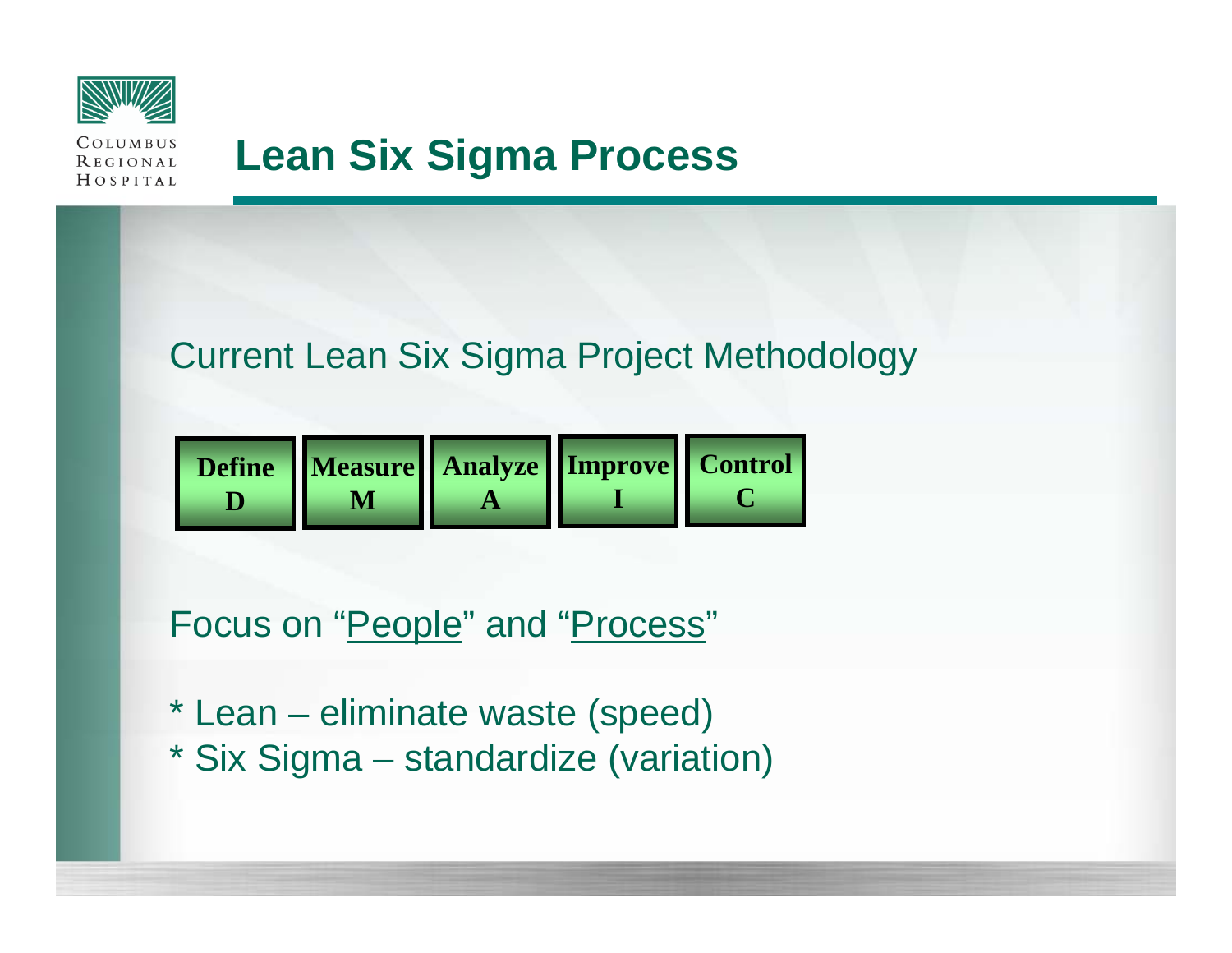

# **I.T. Project Implementation Process**

## Current I.T. Project Methodology

| Plan | Readiness Besign |  |  |  |  | est   Train   P&P's   Go Live   Go-Live |  |
|------|------------------|--|--|--|--|-----------------------------------------|--|
|------|------------------|--|--|--|--|-----------------------------------------|--|

Focus on "<u>Technology</u>"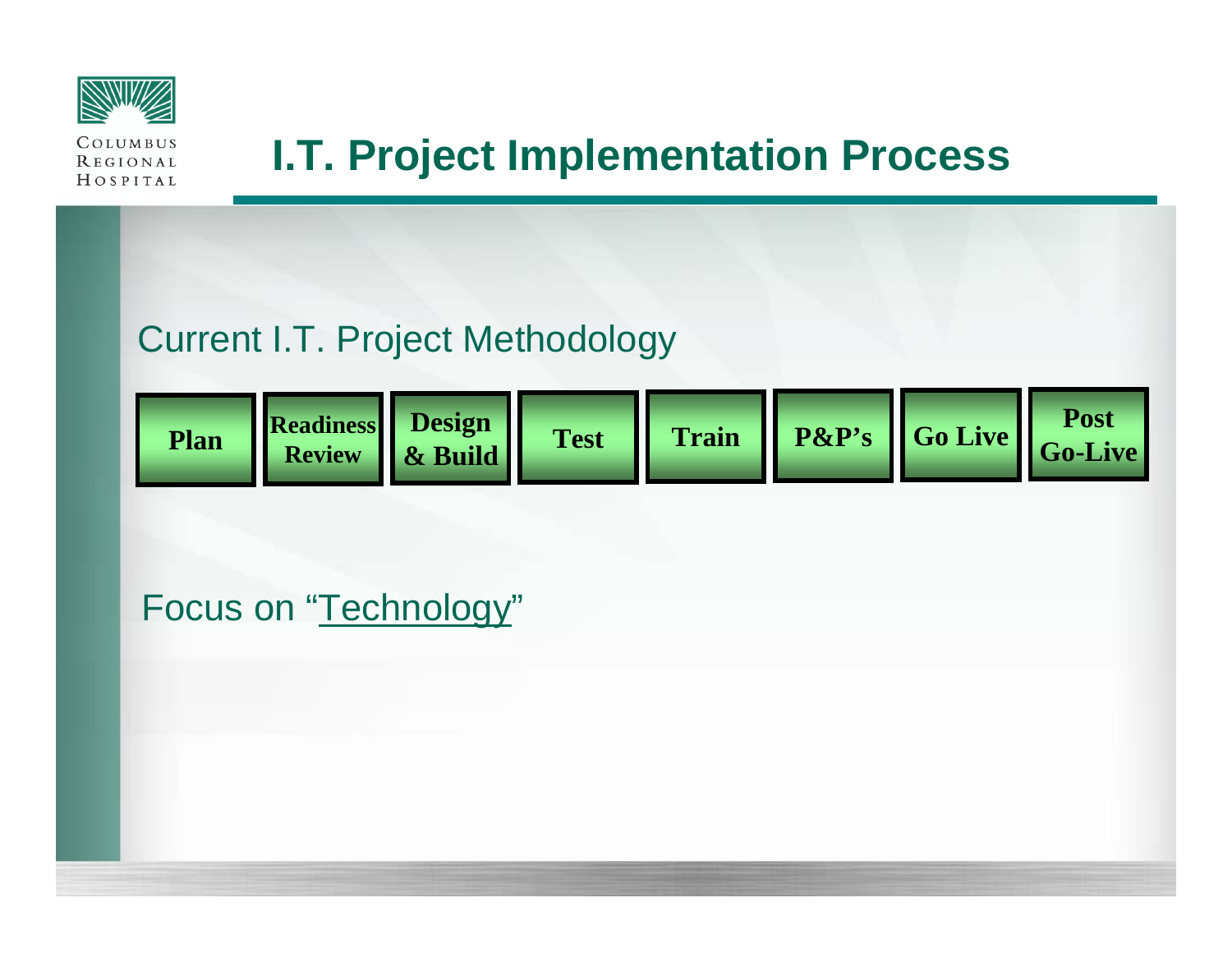

## **Agenda item #2 – 25 minutes**

## Real examples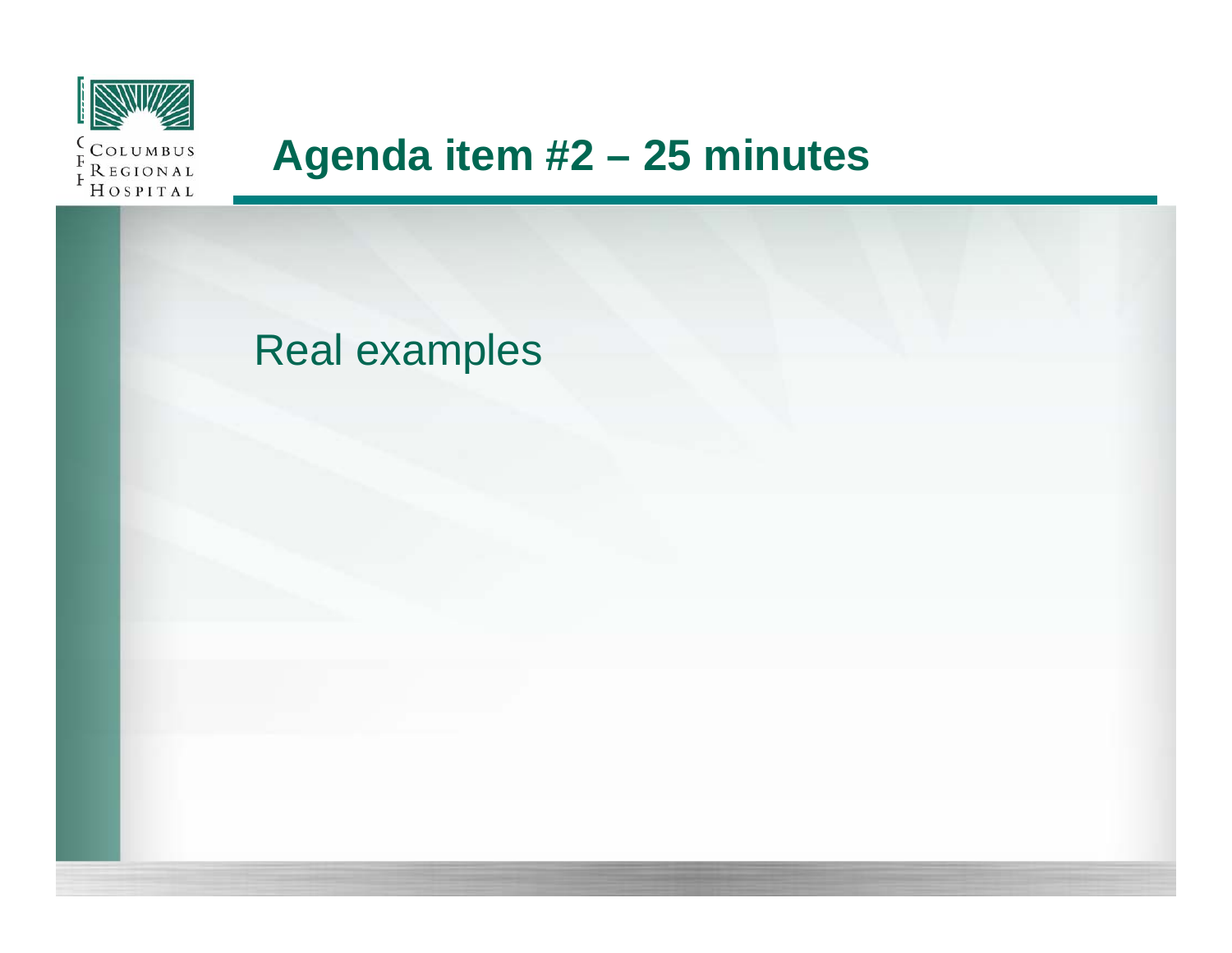



# **Real-Life Examples (2006 – present)**

• IT w/ Lean Examples

*Tools used DURING to system implementation*

– \*Financial Counseling: ED, Registration, Patient Financial Services

• Lean w/ I.T. Example

*Tools used PRIOR to system purchase and implementation*

- \*Birthing Center (LDRP): Fetal Monitoring & Clinical Documentation
- Other projects where this process was utilized include; Document Imaging, Laboratory Requisitions, Payroll Discovery, Dictation/Transcription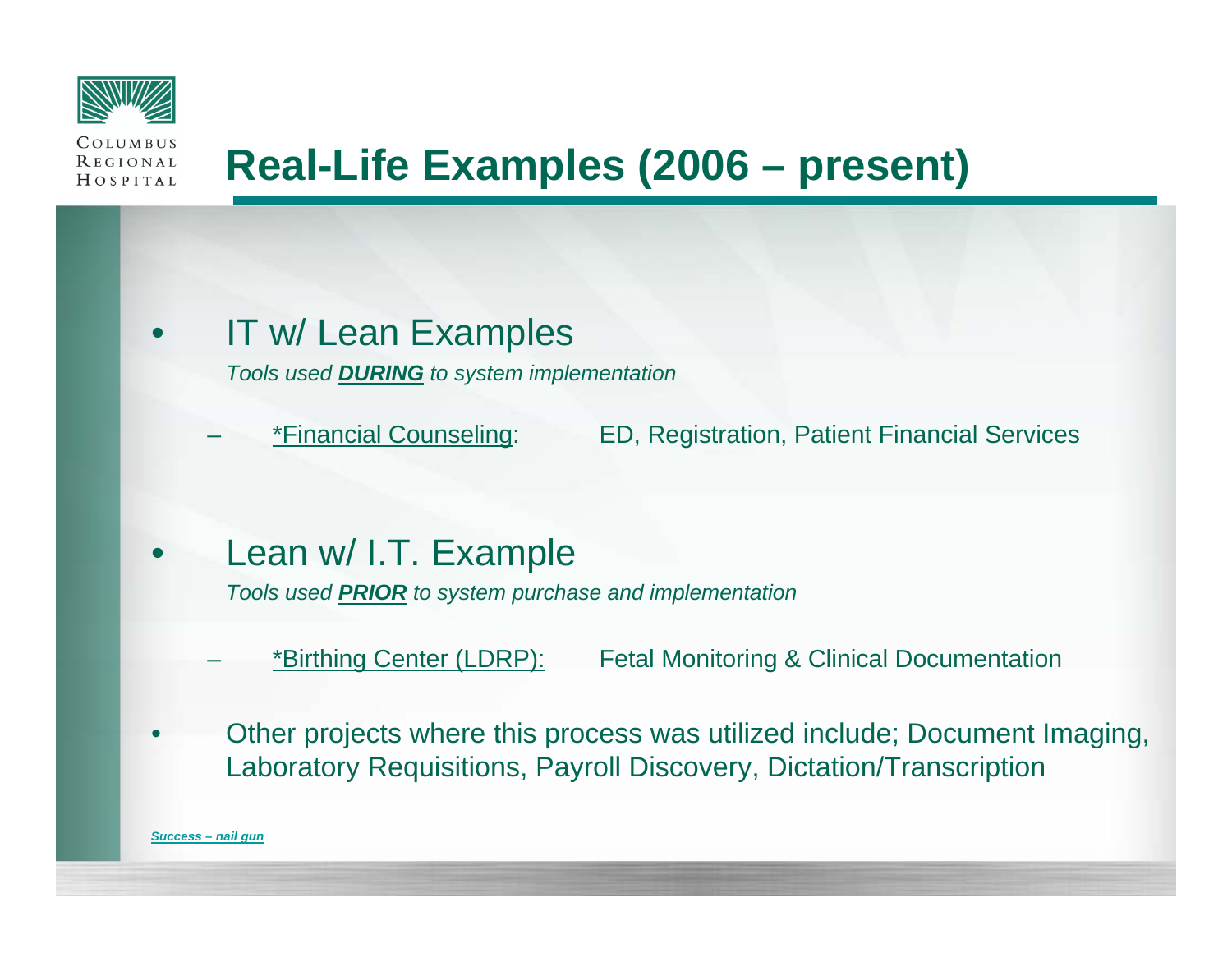

#### COLUMBUS *Example #1: Lean w/ I.T.***REGIONAL** HOSPITAL

Focus on process Redesign as a part of the I.T. implementation

- \* ED Registration
- \* ED Financial Counseling
- \* Patient Financial Services Financial Counseling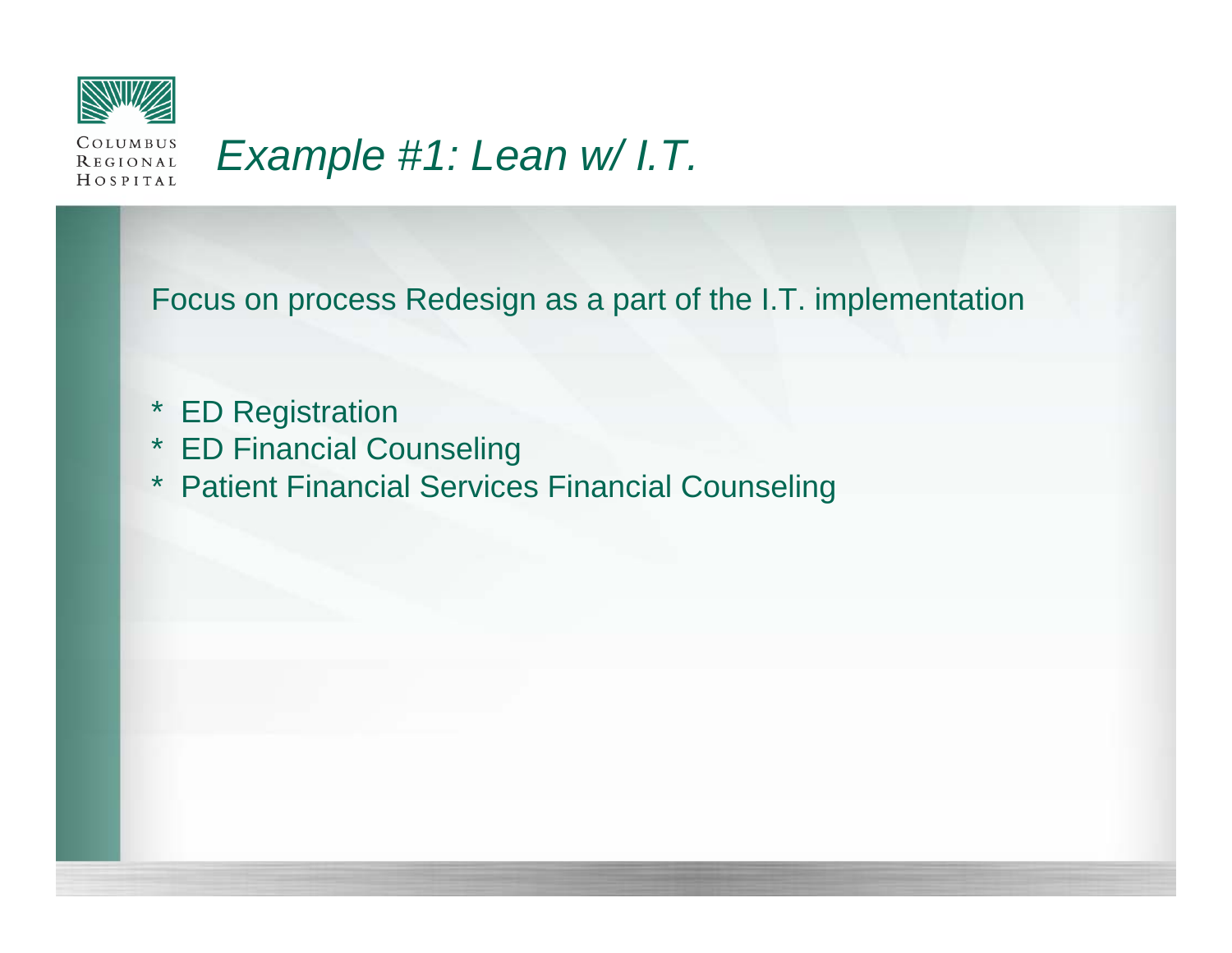

## *I.T. w/ Lean Example Financial Counseling*

#### Project Roadmap (PMBOK):

- 1. Request/Planning
	- **Identify Scope**
	- Areas affected/included
- 2. Implementation
	- **Strategy**
	- **Goals**
	- Steps/Tasks
	- Process Analysis (Lean Tools)
	- Recommendation
	- **Timeline**
- 3. Project Control
	- Outcome/Takeaways
	- Focus on Metrics
	- Accountability to process decisions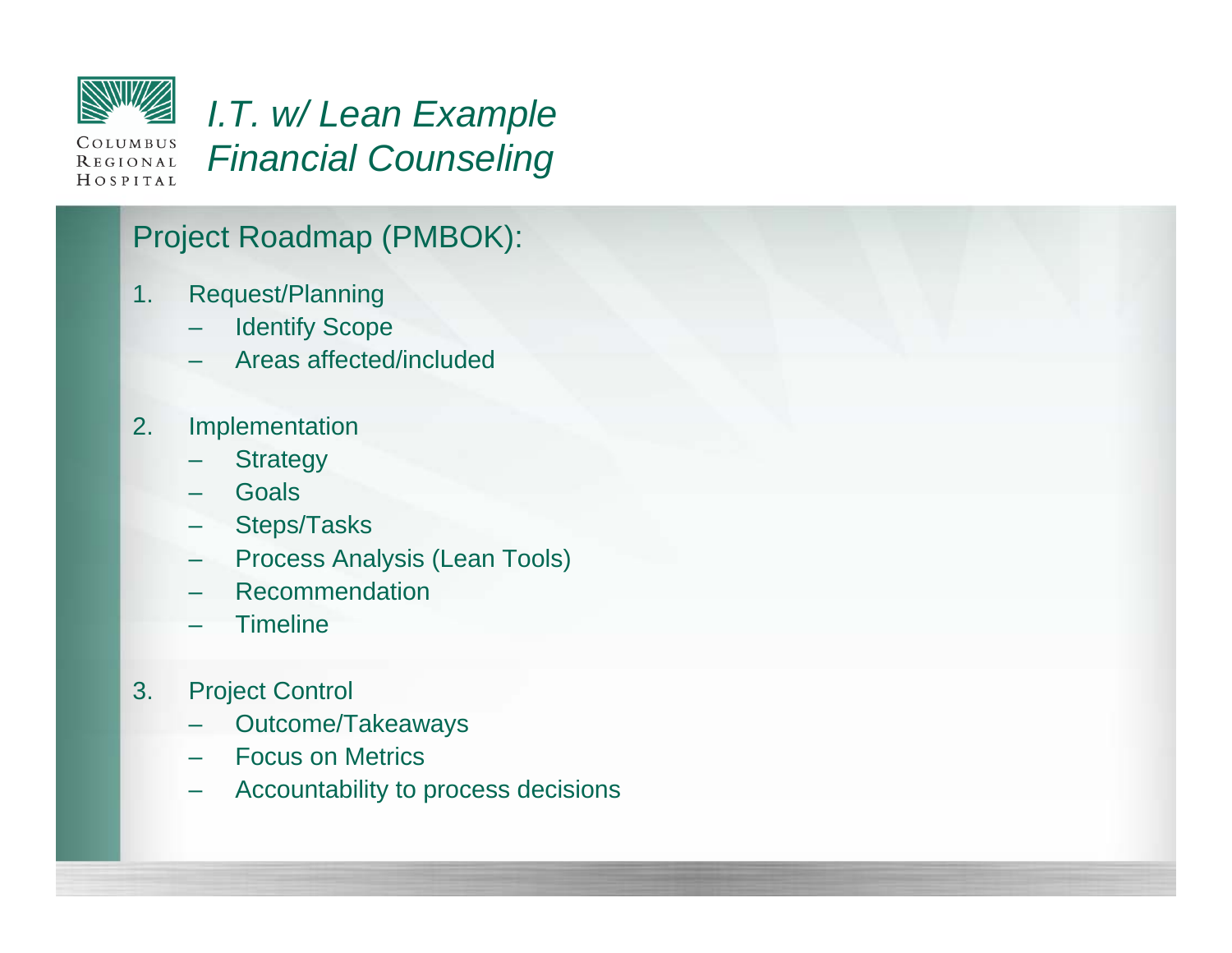

REGIONAL  $HOSPITAL$  *I.T. w/ Lean Example Financial Counseling*

Project Request/Planning:

- **SCOPE: Examine and improve process and system** interaction to more accurately:
	- Capture patient demographic information for patient care / safety
	- Increase probability of keeping accounts from going to "bad debt" via financial counseling

Pillars: All (Quality/Safety, Service, Finance, People, Growth)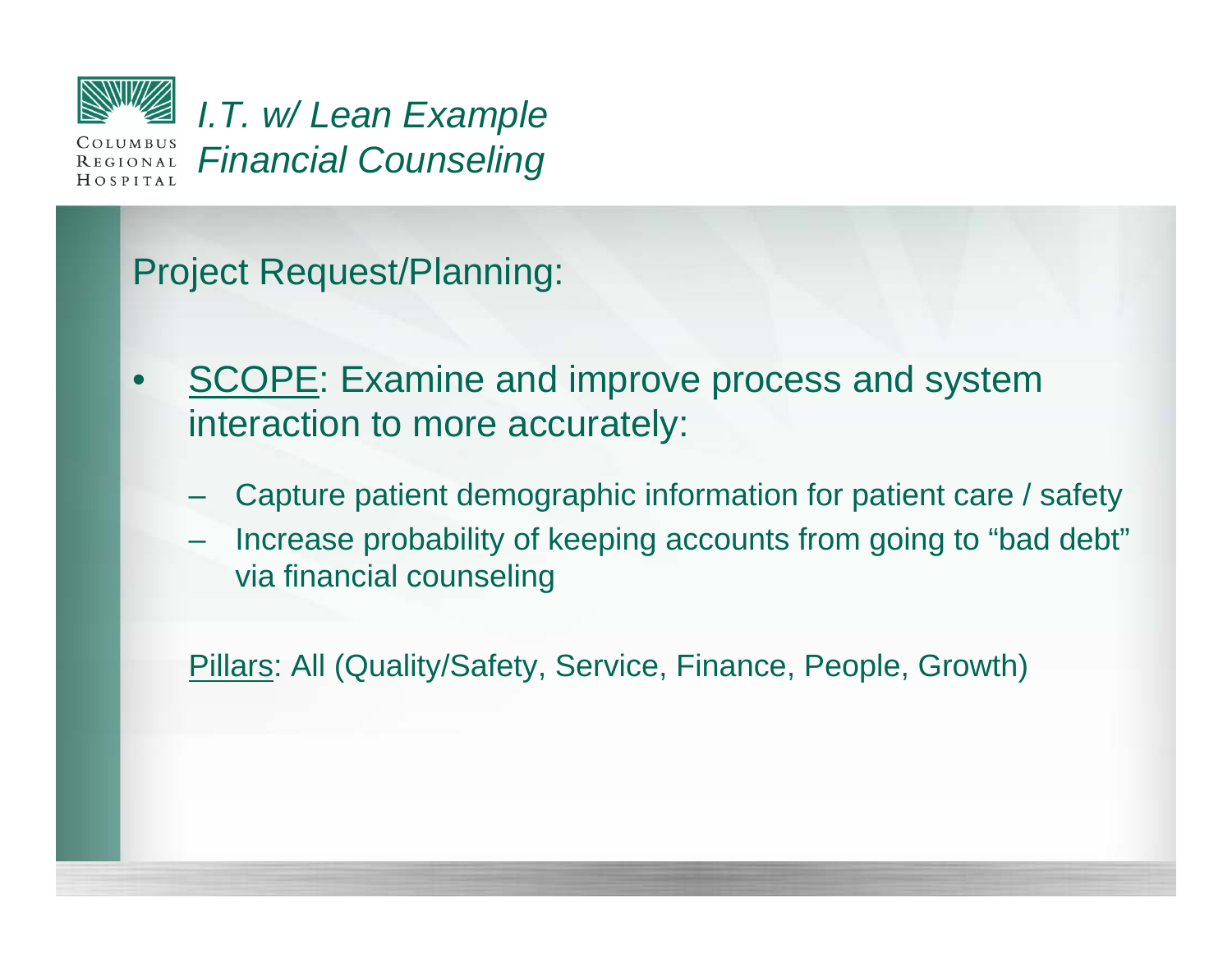

### Areas of CRH significantly affected include:

- **Emergency Department Registration** 
	- **Key focus: Patient Demographics**
- **Emergency Department Financial Counseling (Front-end)** 
	- **Key focus: Patient pay collections**
- **Patient Financial Services Financial Counseling (Back-end)** 
	- Key Focus: Collections to reduce probability of bad debt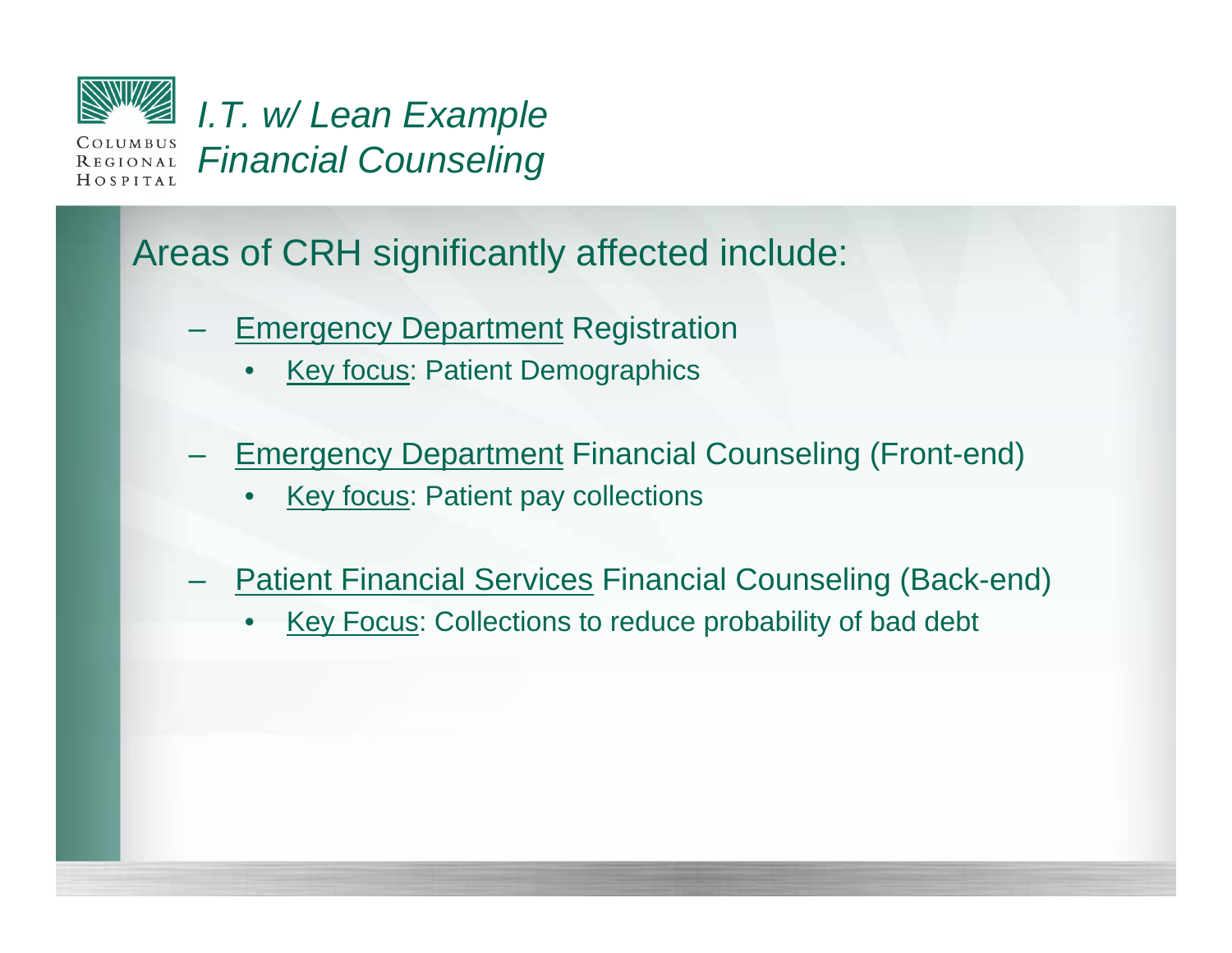

 $HOSPITAL$ 

*I.T. w/ Lean Example Financial Counseling*

Project Implementation Strategy:

- "System" implementation project timeline 3-4 months
- Early in "system" implementation, use Lean Six Sigma tools to improve, simplify, standardize, and automate process changes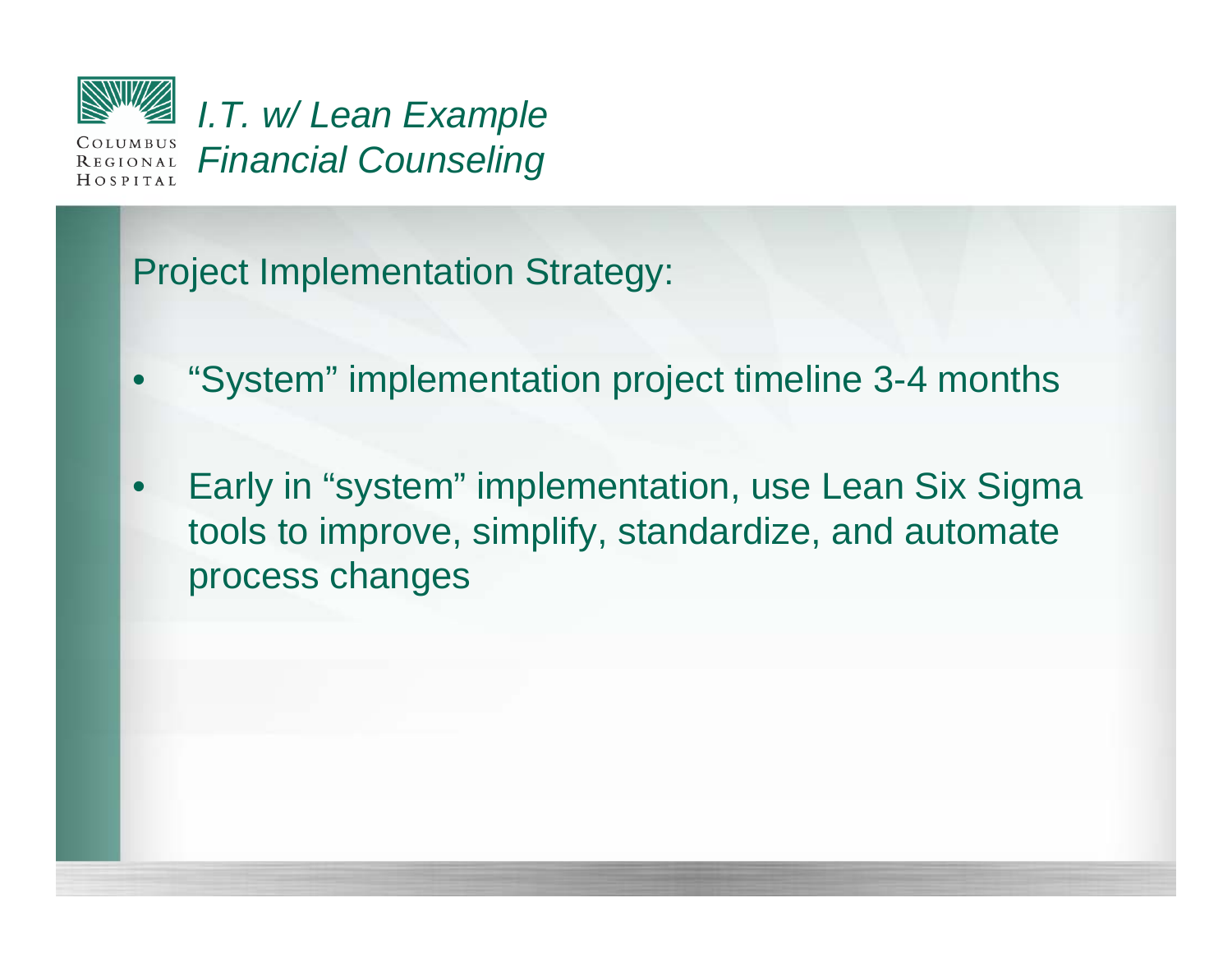

# *I.T. w/ Lean Example Financial Counseling*

## Project Implementation Overview (System):

|         | <b>Project Timeline</b> |        |                                     |                |          |                        |              |
|---------|-------------------------|--------|-------------------------------------|----------------|----------|------------------------|--------------|
|         |                         |        |                                     |                |          |                        |              |
| June    | July                    | August | September                           | October        | November | December               | January      |
| Request | Contract                |        | <b>Planning</b>                     | <b>Kickoff</b> |          | Design<br><b>Build</b> |              |
|         |                         |        |                                     |                |          |                        | <b>Test</b>  |
|         |                         |        |                                     |                |          |                        | Live - 01/16 |
|         |                         |        | Procedures, Communication, Training |                |          |                        |              |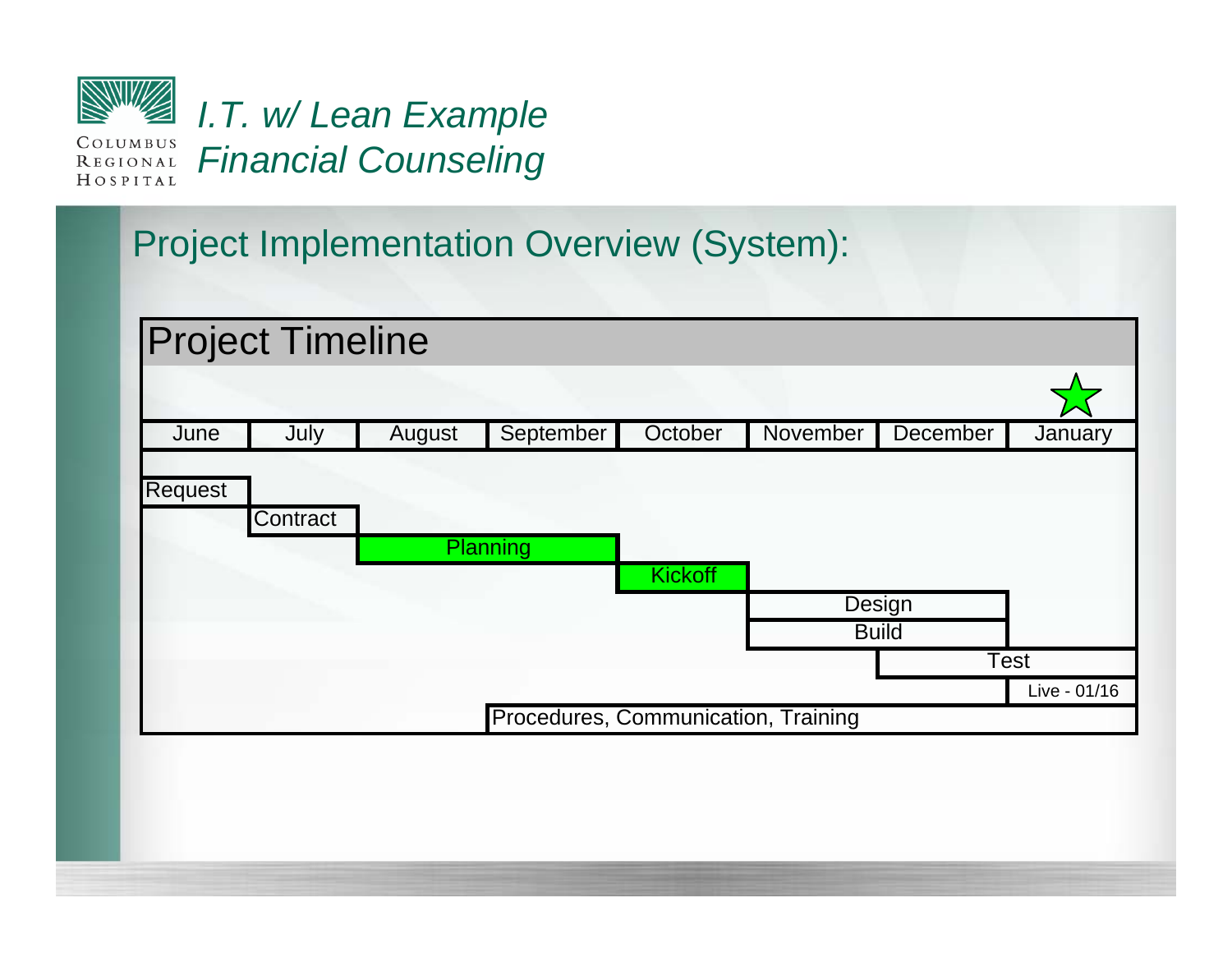

*I.T. w/ Lean Example Financial Counseling*

## Project Implementation Strategy (Roadmap):

• Schedule several 3-4 hour sessions with team members (include all) to discuss/examine "current" state processes

#### • Goal of meeting(s)

- Develop flow diagrams for each process
- Identify key Opportunities for Improvement (OFI's) / Failure Points for each process step
- Identify baseline metrics where applicable
- Prioritize each OFI and determine impact of change
- Determine action plan for each critical OFI and include in system implementation design/build/test
- *See examples on next several slides*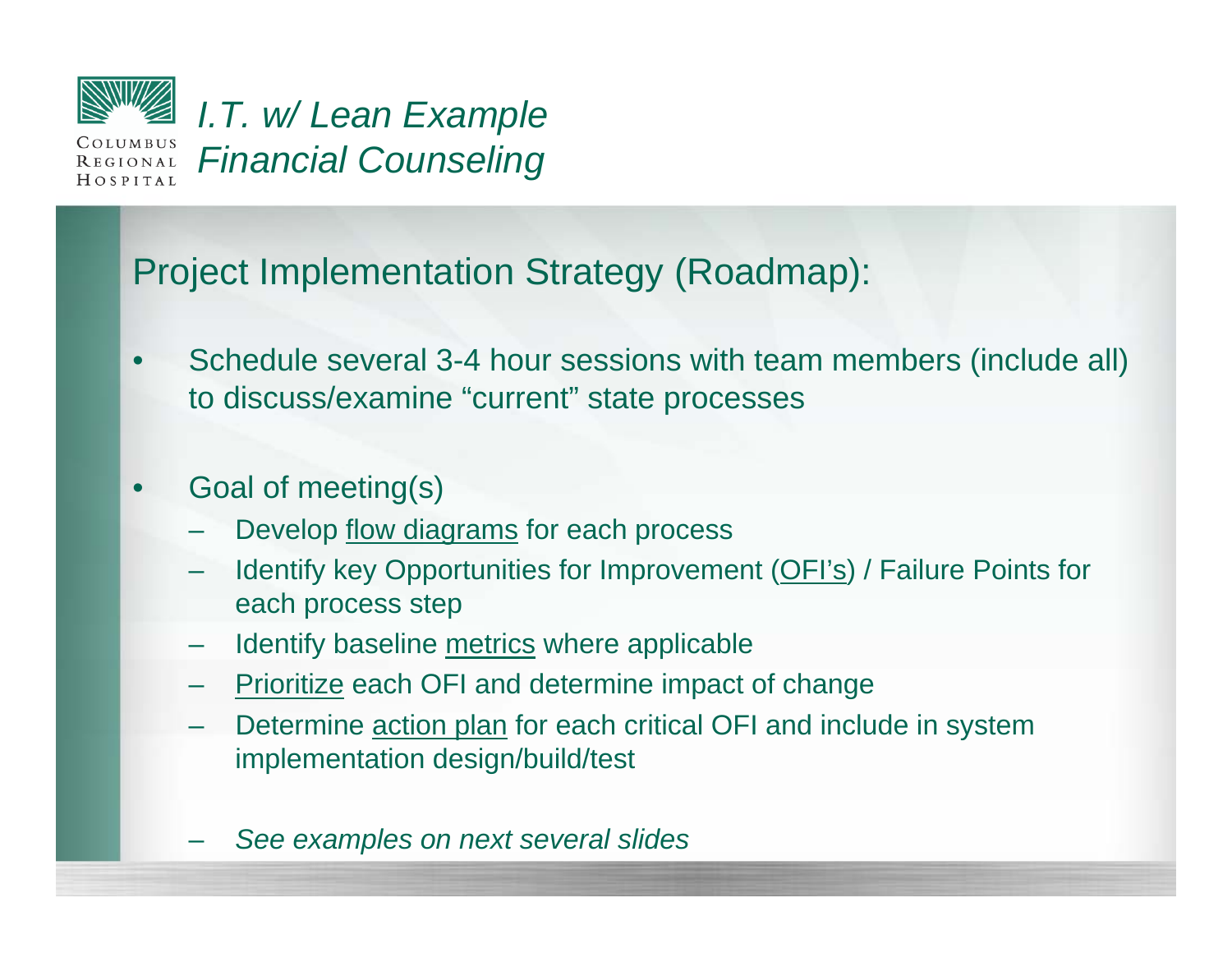

**REGIONAL**  $H$   $O$   $S$   $P$   $I$   $T$   $A$   $L$  *I.T. w/ Lean Example Financial Counseling*

#### Questions asked to help facilitate discussion:

- 1. What is the High Level Flow Diagram of each process (5-7 steps)
- 2. What are key Opportunities for Improvement (OFI's) within each step (Failure Points – where/how does the process step fall down)
	- What is the priority of each OFI (critical, high, medium, low)
- 3. Can metrics be capture for process step
- 4. What are the key "Inputs" and "Outputs" of each step
- 5. The lines between each step are just as (if not more) important than the steps themselves
- 6. Are there any quick wins from the OFI's identified\*
- 7. Who are the key customers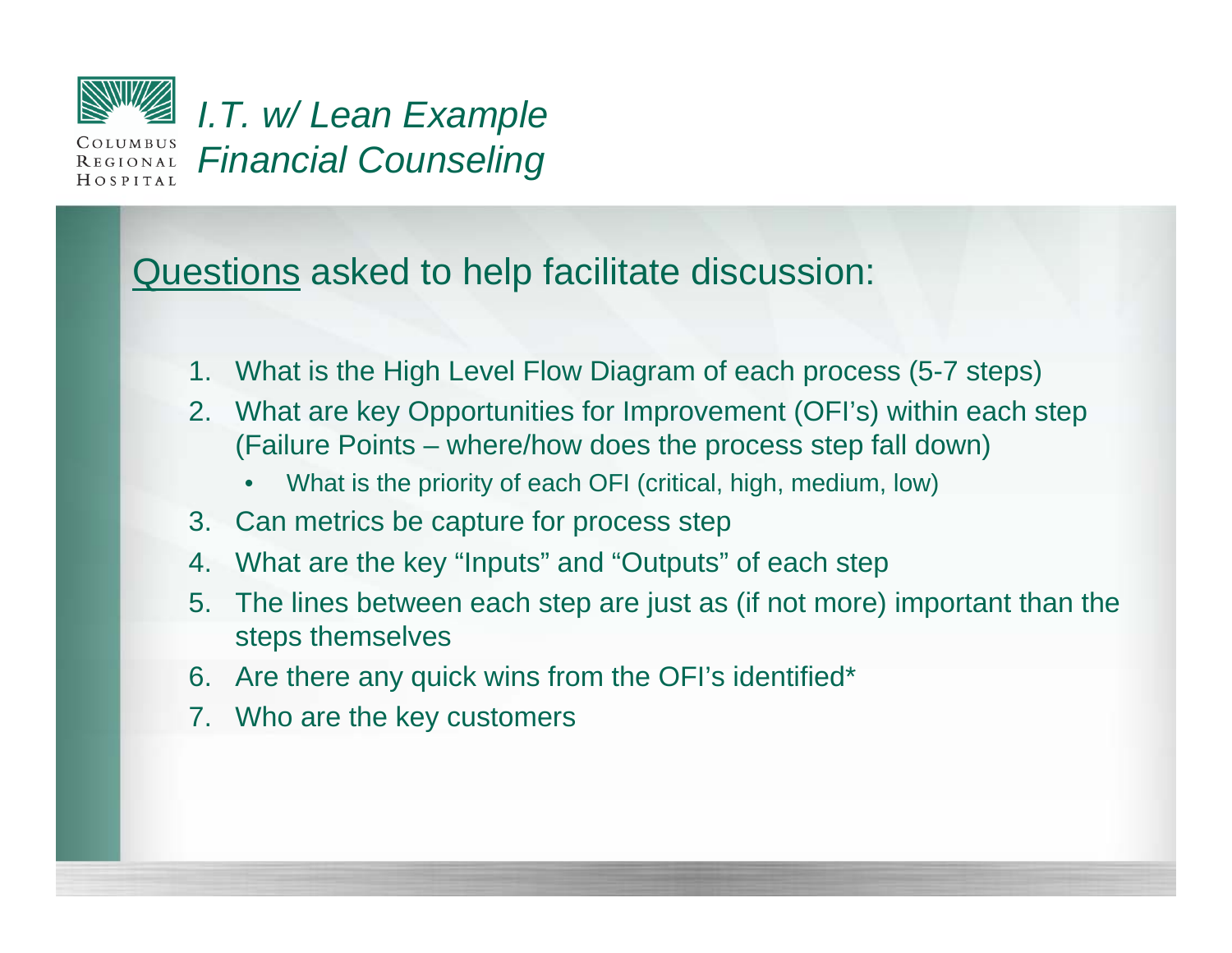

*I.T. w/ Lean Example Financial Counseling*

### Project Implementation Overview:

#### **(ED Quick REG) Value Stream Map**

| Patient presents<br>in ED | Patient fills out form<br>(5 key identifiers);<br>goes with chart | Quick Reg process<br>in Star in registration<br>area; name, dob, ss,<br>chief complaint,<br>family doctor, hippa) | Armband prints (RR), facehseet<br>stickers, horizon clinicals pam<br>report, assemble chart; verify<br>name/dob and is placed on pt.<br>Also give pt versys badge | Quick reg person<br>puts facesheet in<br>REG basket (no<br>insurance<br>information) | Patient traiged by<br>Nurse based on<br>acuity |
|---------------------------|-------------------------------------------------------------------|-------------------------------------------------------------------------------------------------------------------|-------------------------------------------------------------------------------------------------------------------------------------------------------------------|--------------------------------------------------------------------------------------|------------------------------------------------|

#### **What are key failure points?**

QRP dealing with and monitoring multiple patients at front desk (questions, wheel chairs, phones, ice packs)

I.T. equipment failure (printer)

No address being collected (difference between new pts and exitsing pts in system)

Communication barrier with large hispanic population

Variation in staff experience, job descrpiton, training

Pt leaves after triage and is never treated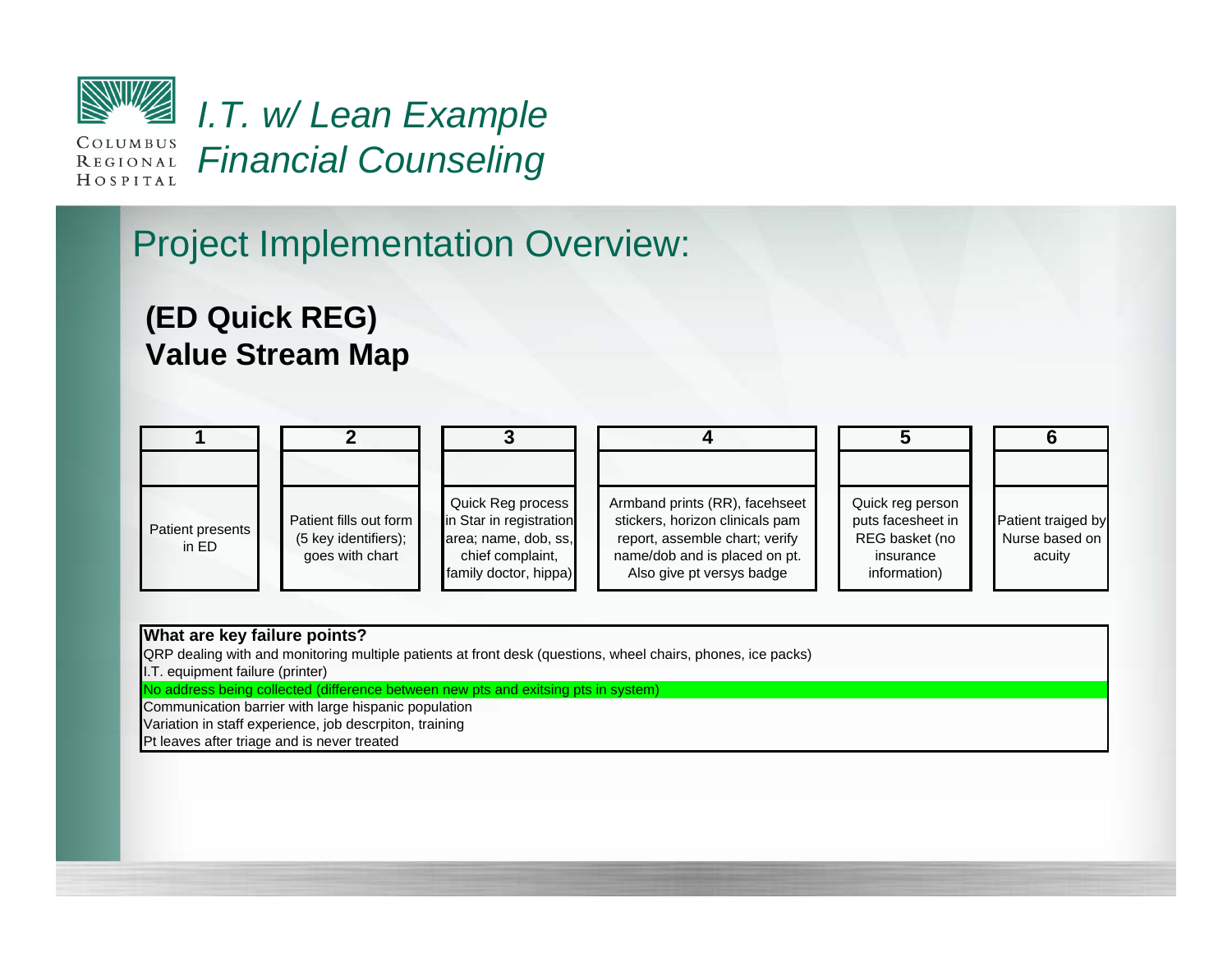

*I.T. w/ Lean Example Financial Counseling*

## Project Implementation Overview:

#### **(ED Full REG) Value Stream Map**

| With facesheent and<br>consent (blank but<br>stickered) Registration<br>Person (RP); escorts<br>patient to rrom | Verbally verify information<br>with the facesheet with<br>regard to the guarantor OR<br>Collect information if<br>patient is new | Obtain signatures,<br>cards, and id | Leave patient room<br>and complete the<br>registration in Star<br>(scan cards, etc) | Go back into patient<br>room to return cards<br>(if necessary) | Registration is<br>marked as<br>"done" on<br>tracking board |
|-----------------------------------------------------------------------------------------------------------------|----------------------------------------------------------------------------------------------------------------------------------|-------------------------------------|-------------------------------------------------------------------------------------|----------------------------------------------------------------|-------------------------------------------------------------|

#### **What are key failure points?**

Step 2 being done on paper - how to streamline to make this electronic????

Need to figure out where to use Transunion in the Registration process (which step and who??)

Need to consider variation of needs from Nursing / ED Physicians

Technology - scanner, pc, printer

Communication barrier with large hispanic population

Physicial facility - layout, proximity

Communication between (RP and ED Financial Counselor (EDFC))

Variation and challenge from a patient perspective regarding triage between Registration & Nursing - who works with the patient when?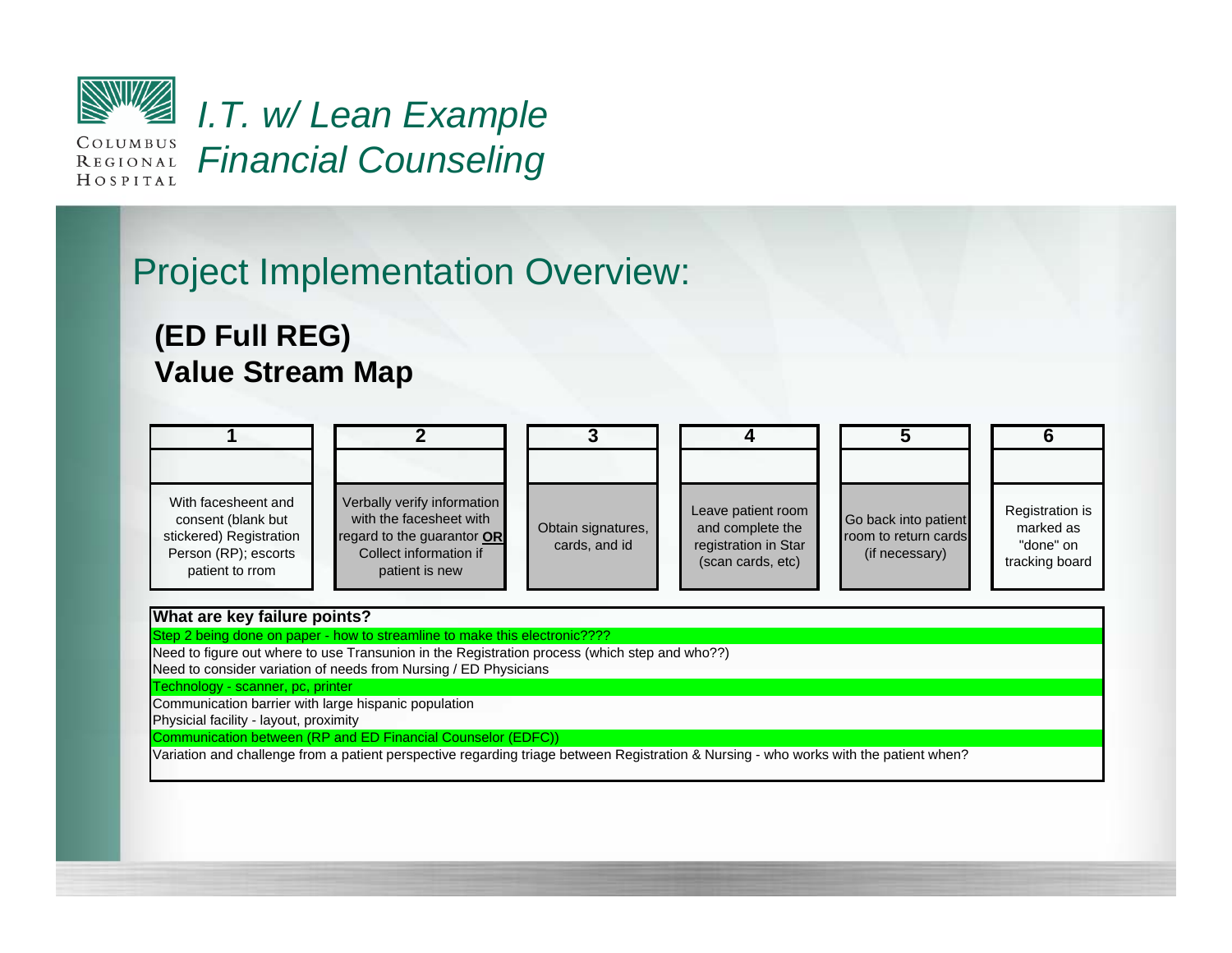

*I.T. w/ Lean Example*  COLUMBUS *Financial Counseling* **REGIONAL** HOSPITAL

### Project Implementation Overview:

#### **(ED Counseling) Value Stream Map**

| Patient shows up on<br>tracking board, Financial<br>Counsleor (FC) run a<br>medicaid swipe (Mark<br>$Y/N$ ) | Look in Star to<br>determine if they<br>need to be seen (this<br>gets flagged in<br>tracking board) | Nurses review tracking<br>board:<br>See:<br>Patient pay<br>Insurance w/co-pay<br>Patient w/ deductible | Financial counseling<br>begins (use system) with<br>patient. Confirms<br>information (medical / non-<br>medical) | Insurance, demographic<br>information confirmed<br>between patient and FC<br>(use system) | Ask patient for<br>payment (patient<br>pay is \$75) | Patient pay<br>explanation to<br>patient |
|-------------------------------------------------------------------------------------------------------------|-----------------------------------------------------------------------------------------------------|--------------------------------------------------------------------------------------------------------|------------------------------------------------------------------------------------------------------------------|-------------------------------------------------------------------------------------------|-----------------------------------------------------|------------------------------------------|

#### **What are key failure points?**

Sometimes can't verify insurance because of time of day (Insurance company is not open - hours)

Lack of standardization of insurance cards

Not all patients leaving the ED see a financial counselor, which is why step 5 is needed (but redundant - also done at REG)

Multiple patients being discharged simultaneously (creates a bottleneck for FC)

Need to change the name of the job description: Financial Counselor, change to "Patient Advocate"

Communication barrier with large hispanic population

Lack of knowledge of person's ability to pay

Lack of communication (and usage of) the tracking board to get all patients to a financial counselor who are flagged Non-Point of Service: After hours/weekends (or whenever) - can stop in the ED and make a payment / seek counseling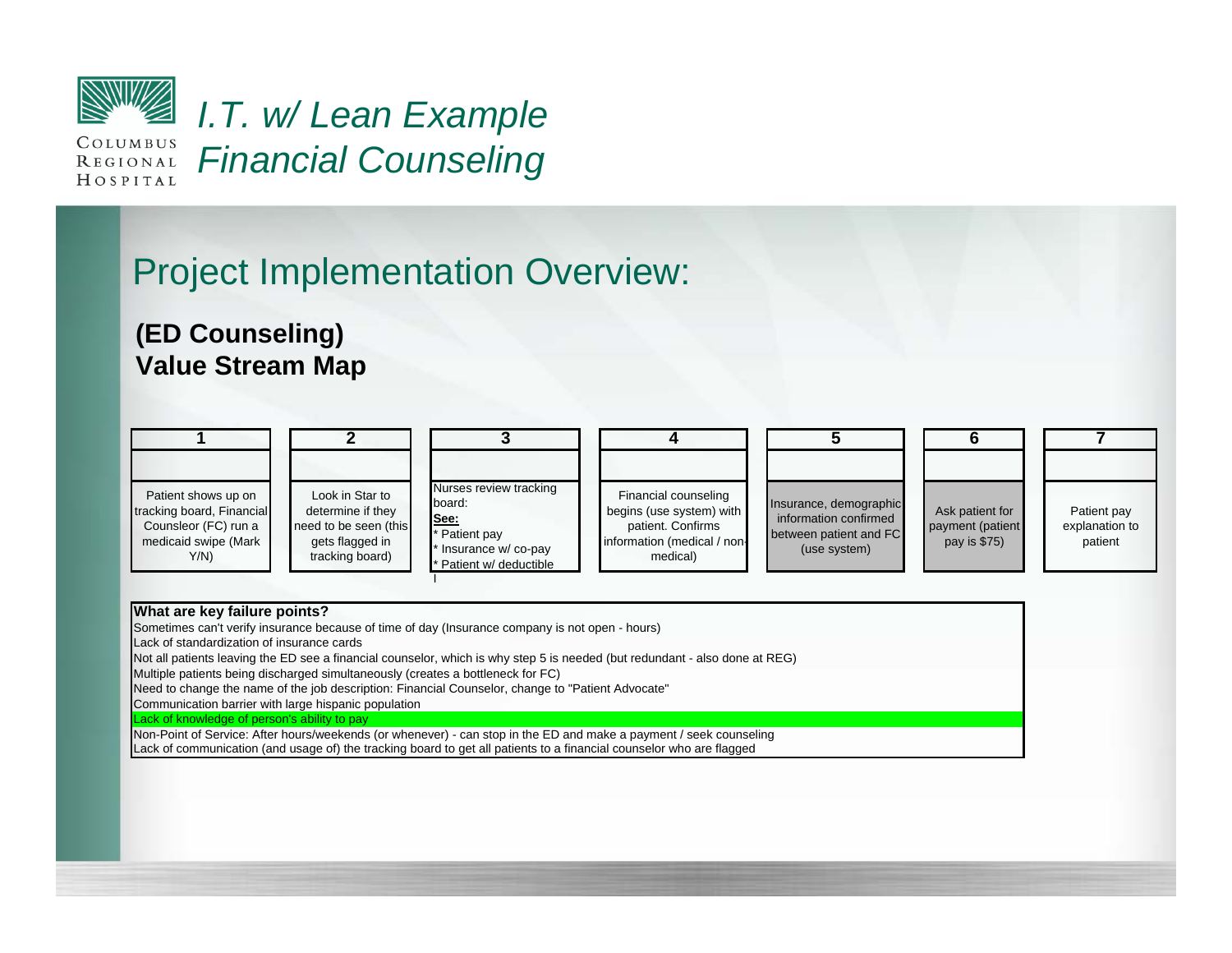

REGIONAL HOSPITAL

*I.T. w/ Lean Example Financial Counseling*

## Project Implementation Overview:

#### **(PFS Counseling) Value Stream Map**

| Contact with the<br>patient (based on<br>$$$ , $$$ , $\circ$ $\circ$ $\circ$ $\circ$ $\circ$ $\circ$ $\circ$<br>aged 60, 90 days -<br>pt pay | Discuss arrangements<br>(payment). Negotiate<br>how long do you need<br>versus how much can<br>you pay | Long term payment<br>plan sent to patient<br>(OR step4) | Financial application<br>(application for<br>assistance) sent w/2<br>weeks return and<br>verification | Receive application<br>and verification<br>(OR) long term<br>payment plan | Setup plan based<br>on step 5 |
|----------------------------------------------------------------------------------------------------------------------------------------------|--------------------------------------------------------------------------------------------------------|---------------------------------------------------------|-------------------------------------------------------------------------------------------------------|---------------------------------------------------------------------------|-------------------------------|

#### **What are key failure points?**

Waiting on verifications (step 5) Lack of knowledge of person's ability to pay

Issues with phone communications

There is quite a bit of hand written documentation

Step 1: amount of time can be consdierable (60, 90 days (or more))

Communication barrier with large hispanic population

Technology issues - shared printers & faxes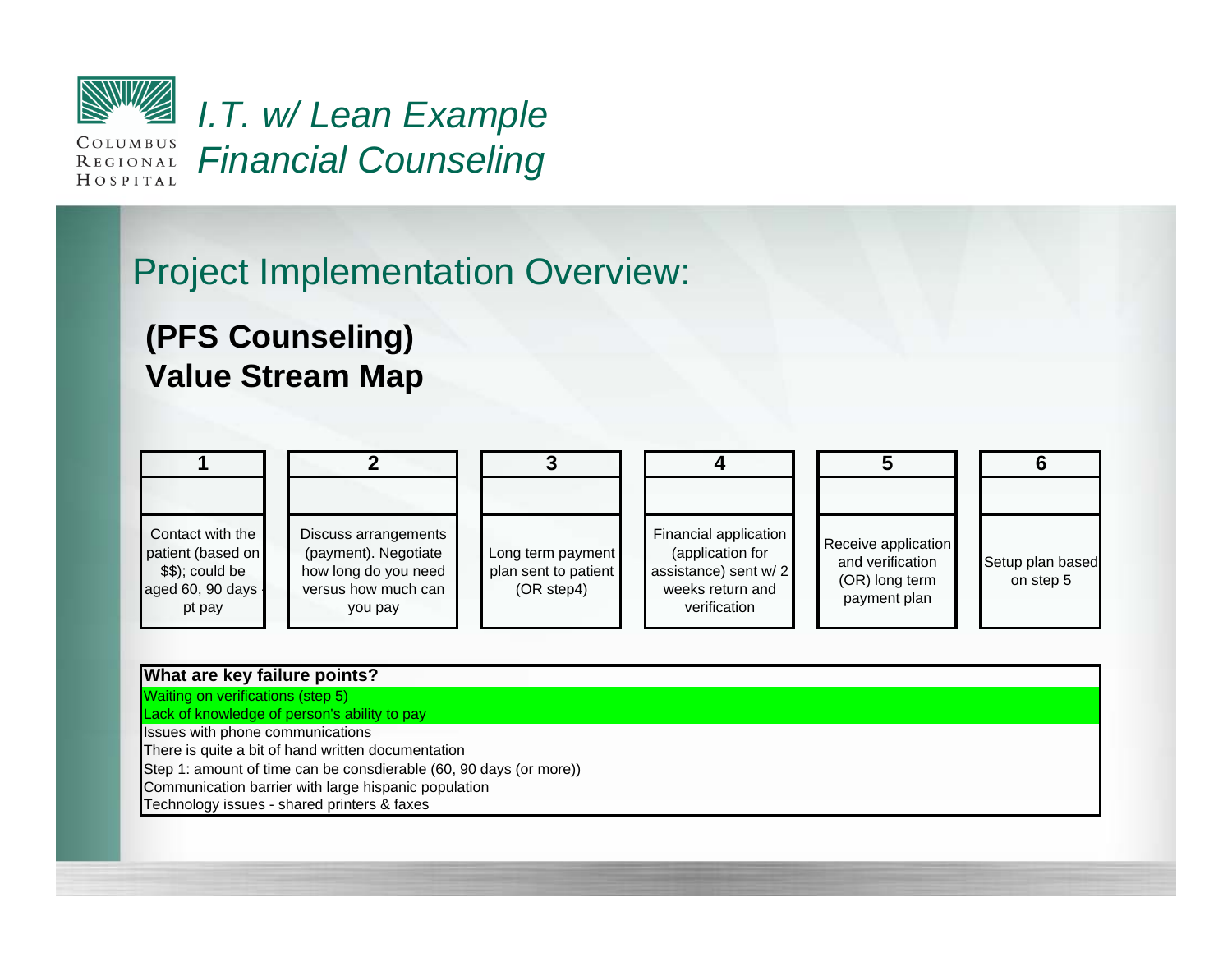

*I.T. w/ Lean Example Financial Counseling*

### • Project Implementation Outcome (Process Analysis)

| <b>Process Mapping/Discussion Summary</b> |                                                                                                                             |                             |                                    |                                                                 |  |  |  |  |  |
|-------------------------------------------|-----------------------------------------------------------------------------------------------------------------------------|-----------------------------|------------------------------------|-----------------------------------------------------------------|--|--|--|--|--|
| VSM Map                                   | <b>Key Failure Points</b>                                                                                                   | <b>Priority</b><br>(5 high) | <b>Metrics</b><br><b>Available</b> | <b>Action Plan to</b><br>realize Process<br><i>improvements</i> |  |  |  |  |  |
| <b>1 EDQUICKREG</b>                       | No address being collected (difference between new pts and exitsing pts in system)                                          |                             |                                    |                                                                 |  |  |  |  |  |
| 2 EDREG                                   | Step 2 being done on paper - how to streamline to make this electronic????                                                  |                             |                                    |                                                                 |  |  |  |  |  |
| 3 EDREG                                   | Technology - scanner, pc, printer                                                                                           |                             |                                    |                                                                 |  |  |  |  |  |
| 4 EDREG                                   | Communication between (RP and ED Financial Counselor (EDFC))                                                                |                             |                                    |                                                                 |  |  |  |  |  |
| 5 EDCOUN                                  | Lack of knowledge of person's ability to pay                                                                                |                             |                                    |                                                                 |  |  |  |  |  |
| 6 PFSCOUN                                 | Waiting on verifications (step 5)                                                                                           |                             |                                    |                                                                 |  |  |  |  |  |
| 7 PFSCOUN                                 | Lack of knowledge of person's ability to pay                                                                                |                             |                                    |                                                                 |  |  |  |  |  |
|                                           |                                                                                                                             |                             |                                    |                                                                 |  |  |  |  |  |
| 8EDREG                                    | Need to figure out where to use Transunion in the Registration process (which step and who??)                               | 4                           |                                    |                                                                 |  |  |  |  |  |
| 9 PFSCOUN                                 | There is quite a bit of hand written documentation                                                                          | 3.5                         |                                    |                                                                 |  |  |  |  |  |
| 10 EDCOUN                                 | Not all patients leaving the ED see a financial counselor, which is why step 5 is needed (but redundant - also done at REG) | 3                           |                                    |                                                                 |  |  |  |  |  |
| 11 EDCOUN                                 | Need to change the name of the job description: Financial Counselor, change to "Patient Advocate"                           | 3                           |                                    |                                                                 |  |  |  |  |  |
| 12 EDCOUN                                 | Lack of communication (and usage of) the tracking board to get all patients to a financial counselor who are flagged        | 3                           |                                    |                                                                 |  |  |  |  |  |
| 13 PFSCOUN                                | Issues with phone communications                                                                                            | 3                           |                                    |                                                                 |  |  |  |  |  |
| 14 PFSCOUN                                | Step 1: amount of time can be consdierable (60, 90 days (or more))                                                          | 3                           |                                    |                                                                 |  |  |  |  |  |
| 15 EDQUICKREG                             | Communication barrier with large hispanic population                                                                        | $\overline{2}$              |                                    |                                                                 |  |  |  |  |  |
| 16 EDREG                                  | Need to consider variation of needs from Nursing / ED Physicians                                                            | 2                           |                                    |                                                                 |  |  |  |  |  |
| 17 EDREG                                  | Communication barrier with large hispanic population                                                                        | 2                           |                                    |                                                                 |  |  |  |  |  |
| 18 EDCOUN                                 | Sometimes can't verify insurance because of time of day (Insurance company is not open - hours)                             | 2                           |                                    |                                                                 |  |  |  |  |  |
| 19 EDCOUN                                 | Communication barrier with large hispanic population                                                                        | 2                           |                                    |                                                                 |  |  |  |  |  |
| 20 PFSCOUN                                | Communication barrier with large hispanic population                                                                        | $\overline{2}$              |                                    |                                                                 |  |  |  |  |  |
| 21 EDQUICKREG                             | QRP dealing with and monitoring multiple patients at front desk (questions, wheel chairs, phones, ice packs)                | $\overline{ }$              |                                    |                                                                 |  |  |  |  |  |
| 22 EDQUICKREG                             | I.T. equipment failure (printer)                                                                                            |                             |                                    |                                                                 |  |  |  |  |  |
| 23 EDQUICKREG                             | Variation in staff experience, job descrpiton, training                                                                     |                             |                                    |                                                                 |  |  |  |  |  |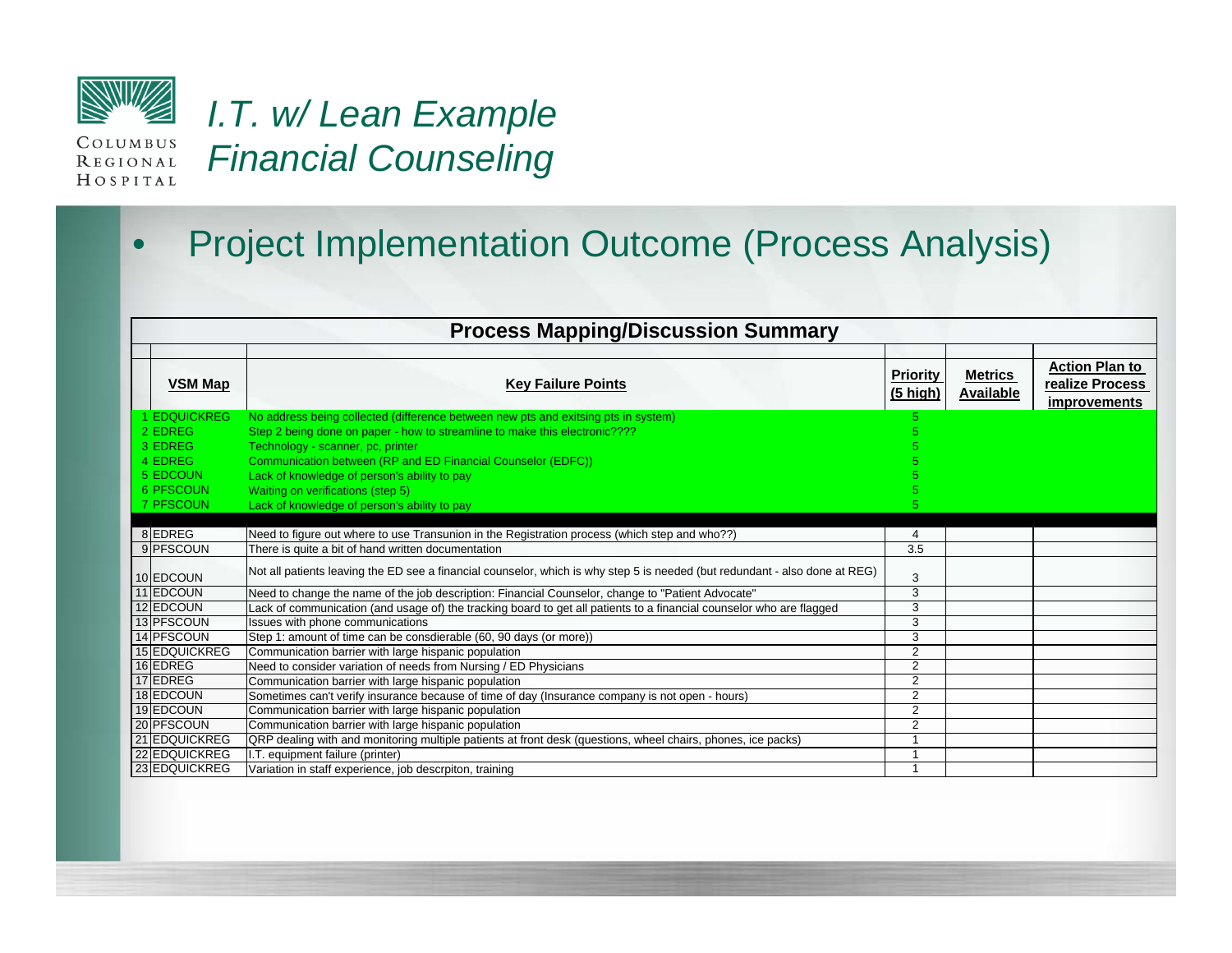

*I.T. w/ Lean Example Financial Counseling*

### Where are we now??:

- Implementation near complete
- Move into "Control" phase
- Metrics/Measures
	- Accountability to decisions
	- Simplify, Standardize, Automate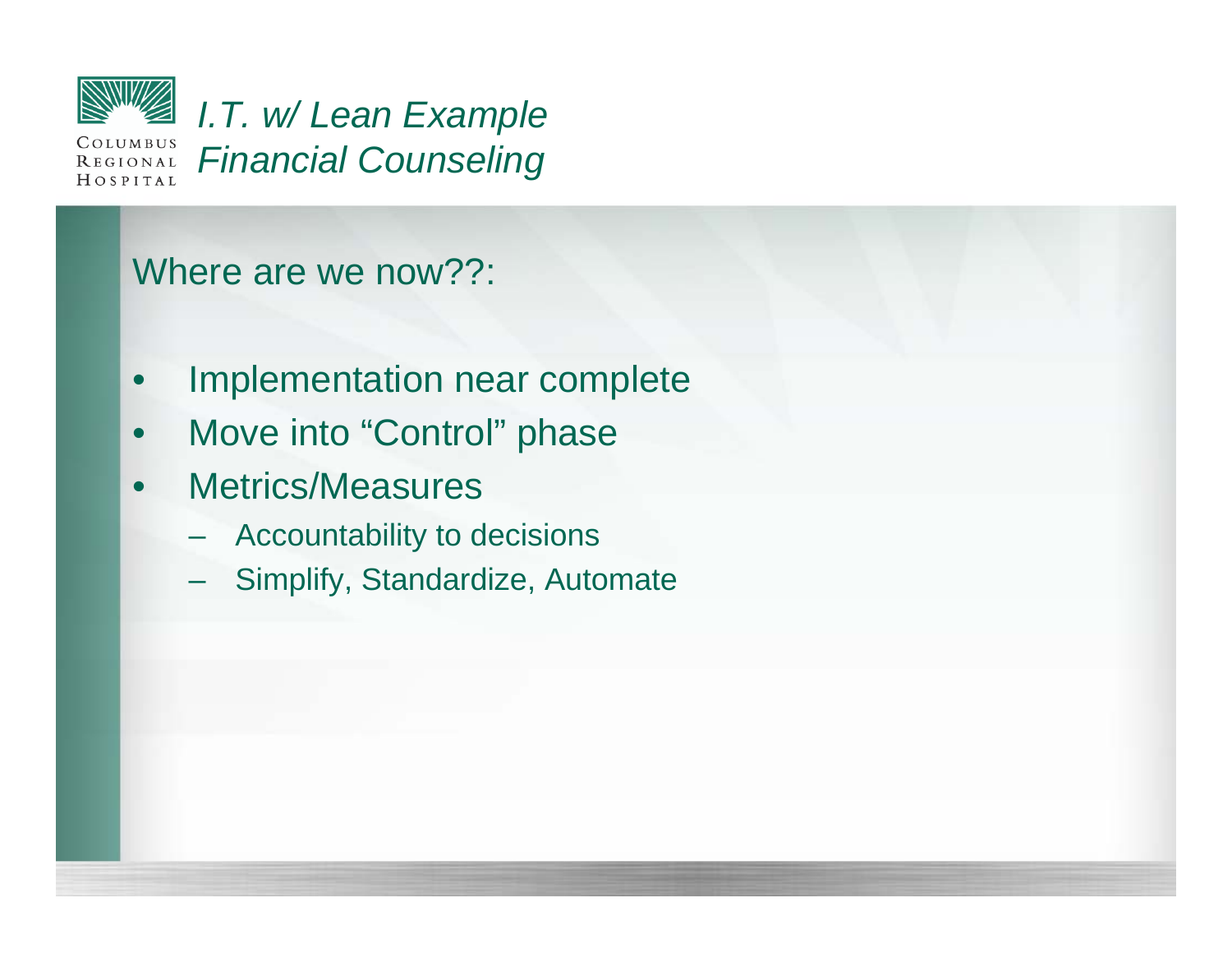

#### COLUMBUS *Example #2: Lean w/ I.T.* **REGIONAL** HOSPITAL

Focus on process Redesign prior to vendor selection, system selection, and implementation

\* LDRP – Birthing Center Fetal Monitoring and Clinical Documentation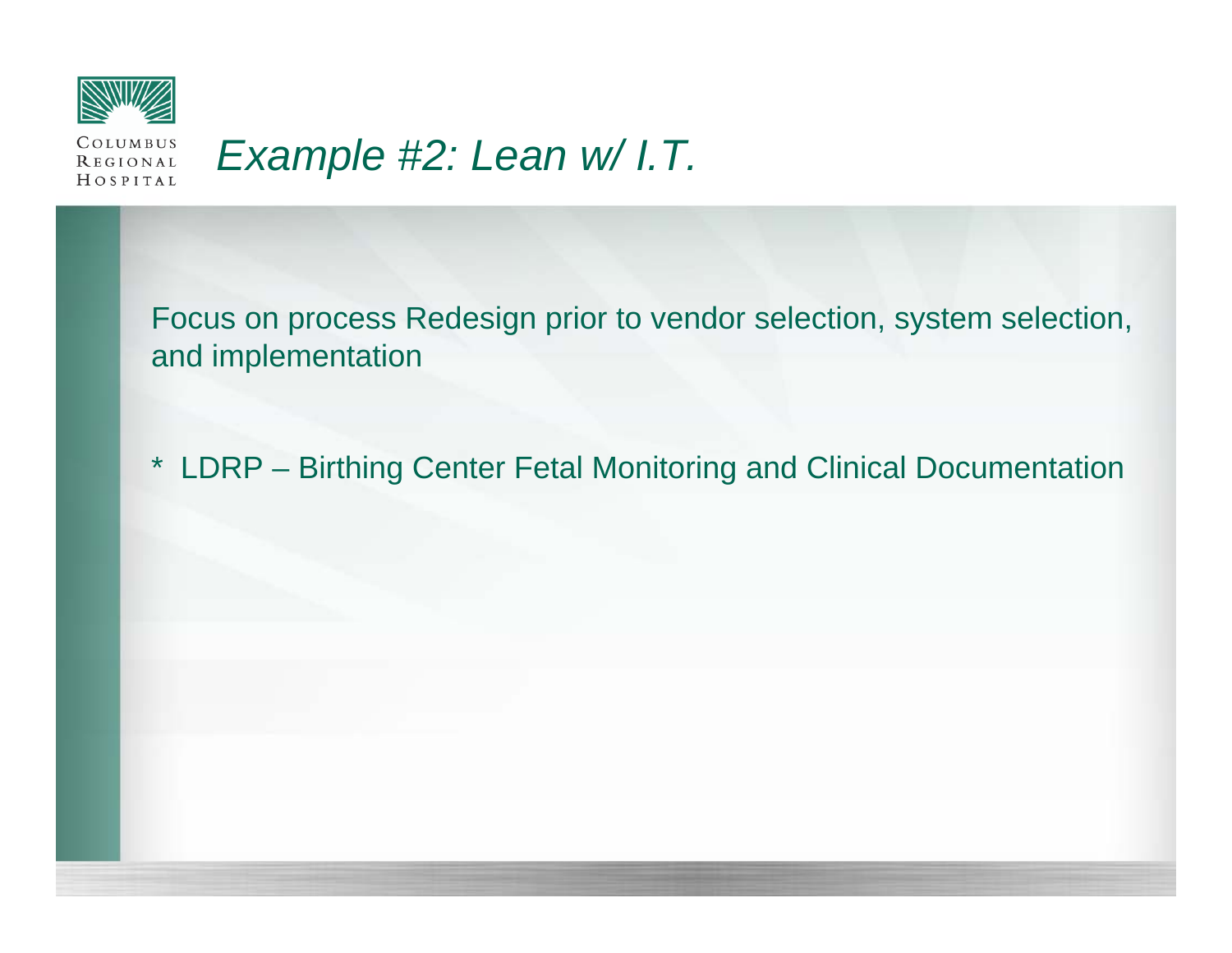

*Lean w/ I.T. Example (look at process 1st) LDRP – Fetal Monitoring and Clinical Documentation*

## Project Roadmap:

- 1. Request/Planning
- 2. Vendor Selection *(current phase)*
- 3. Implementation Not started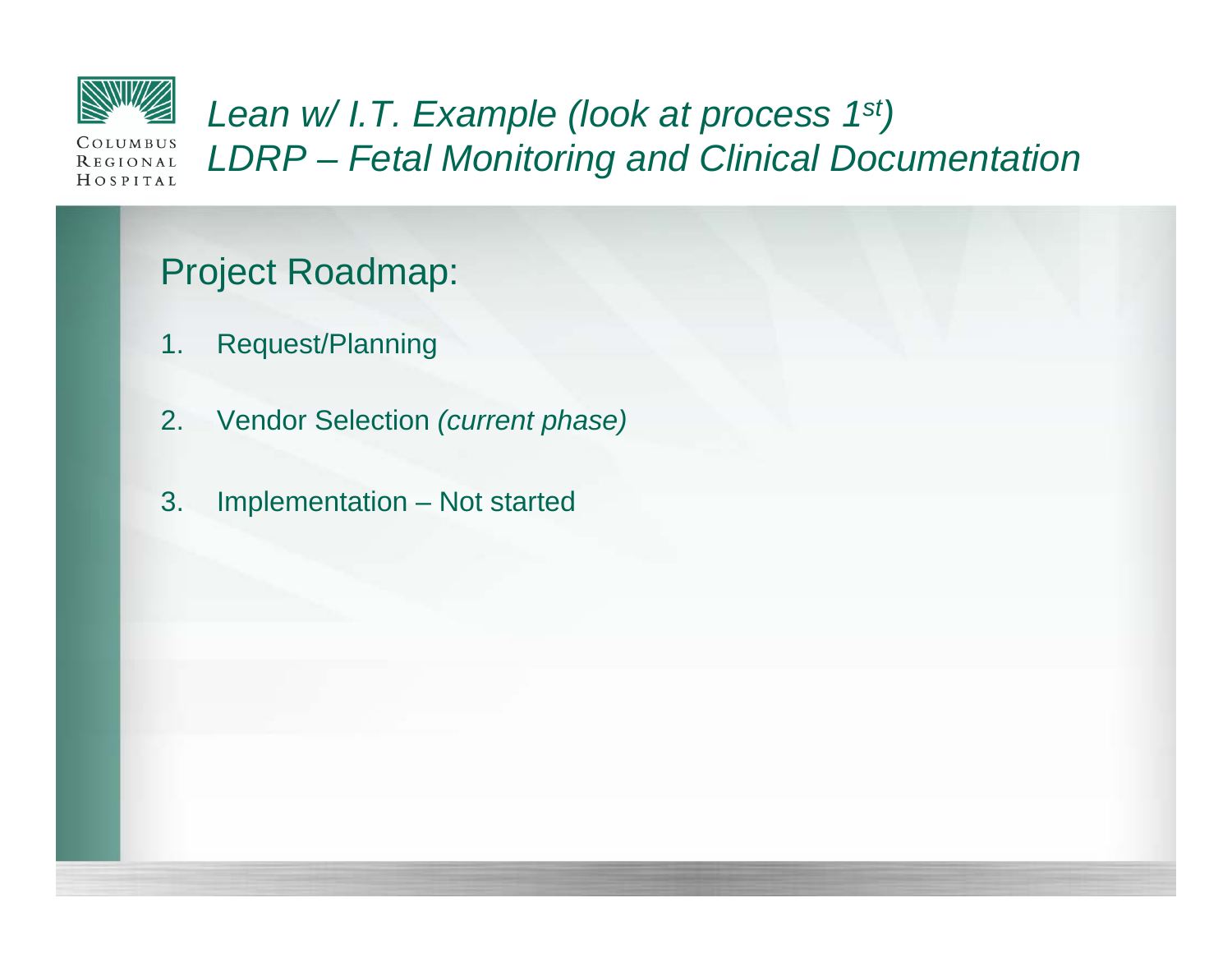

## *Lean w/ I.T. Example (look at process 1st) LDRP – Fetal Monitoring and Clinical Documentation*

### Project Timeline: **Implementation – Not started**

|                       |                                         | <b>LDRP VENDOR SELECTION - DRAFT</b> |                                      |  |  |                                                                          |          |              |                  |                                        |                     |  |
|-----------------------|-----------------------------------------|--------------------------------------|--------------------------------------|--|--|--------------------------------------------------------------------------|----------|--------------|------------------|----------------------------------------|---------------------|--|
|                       |                                         |                                      |                                      |  |  | ٮ                                                                        |          |              |                  |                                        |                     |  |
|                       | September<br>October<br><b>November</b> |                                      | $\sim$<br><b>December</b><br>January |  |  |                                                                          | February | <b>March</b> |                  |                                        |                     |  |
| 01, 02 - Plan-Initate |                                         |                                      |                                      |  |  |                                                                          |          |              |                  |                                        |                     |  |
| 03 - Vendor list      |                                         |                                      |                                      |  |  |                                                                          |          |              |                  |                                        |                     |  |
| 04 - Write RFP        |                                         |                                      |                                      |  |  |                                                                          |          |              |                  |                                        |                     |  |
|                       |                                         | 05- Issue RFP                        |                                      |  |  |                                                                          |          |              |                  |                                        |                     |  |
|                       |                                         |                                      | 06 - Evaluate RFP                    |  |  |                                                                          |          |              |                  |                                        |                     |  |
|                       |                                         |                                      | 07 - Select 1st Rd                   |  |  |                                                                          |          |              |                  |                                        |                     |  |
|                       |                                         |                                      |                                      |  |  | 08 - Demonstrations (3 Vendors):                                         |          |              | 09 - Site visits |                                        |                     |  |
|                       |                                         |                                      |                                      |  |  |                                                                          |          |              | 10 - Interviews  |                                        |                     |  |
|                       |                                         |                                      |                                      |  |  |                                                                          |          |              |                  | Finalize proposals                     |                     |  |
|                       |                                         |                                      |                                      |  |  |                                                                          |          |              |                  | 11 - Negotiate Contract                |                     |  |
|                       |                                         |                                      |                                      |  |  |                                                                          |          |              |                  |                                        | 12 - Sign Contract  |  |
|                       |                                         |                                      |                                      |  |  |                                                                          |          |              |                  |                                        | 13 - Project Review |  |
|                       |                                         |                                      |                                      |  |  |                                                                          |          |              |                  |                                        | 14 - Update IS Plan |  |
|                       |                                         |                                      |                                      |  |  | 15 - Administration - QC (Prep for Six Sigma study - work flow analysis) |          |              |                  |                                        |                     |  |
|                       |                                         |                                      |                                      |  |  |                                                                          |          |              |                  | Develop work plan (attach to contract) |                     |  |

*\*Note – Lean Six Sigma tool process design discussions began in May 2007*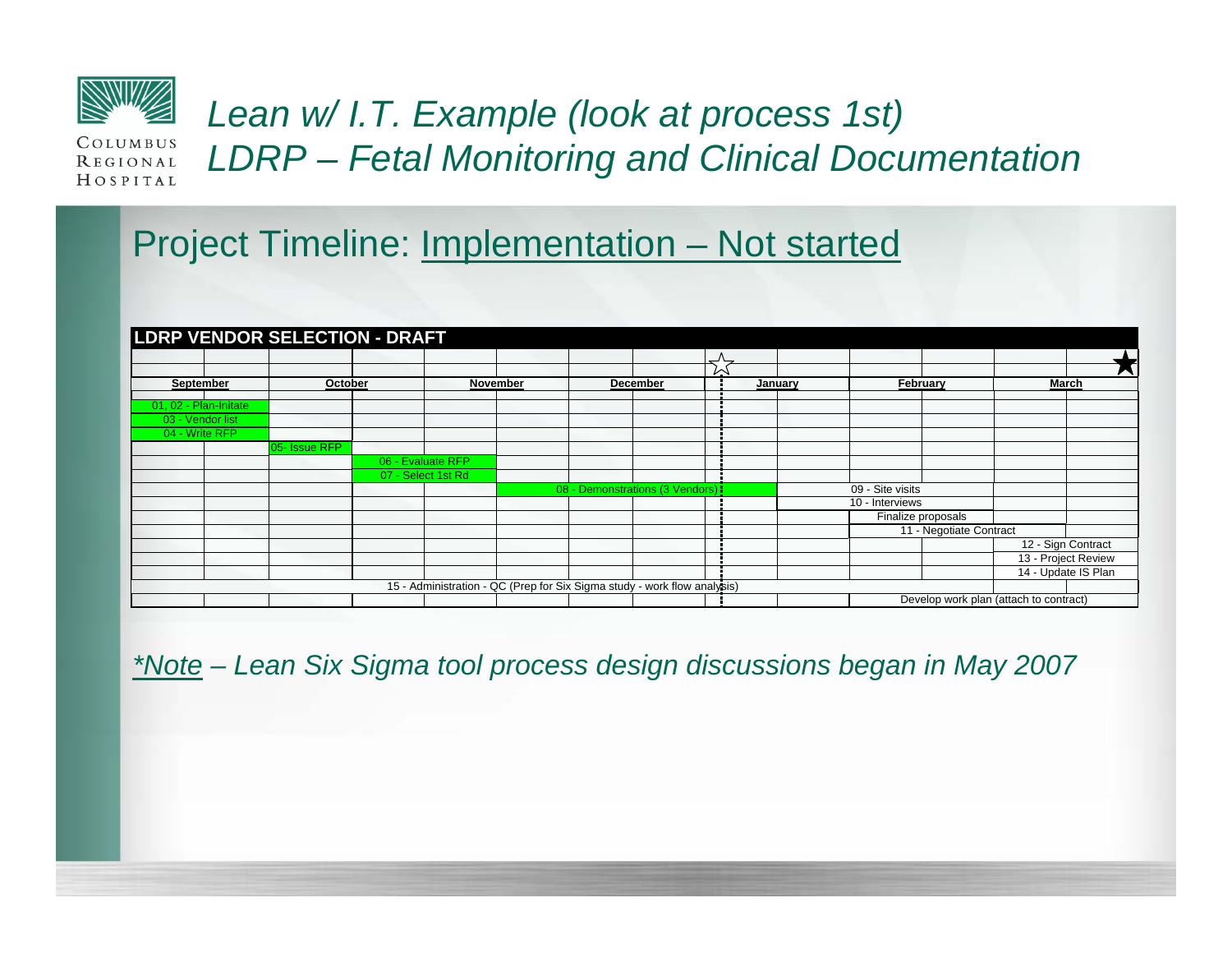

*Lean w/ I.T. Example (look at process 1st) LDRP – Fetal Monitoring and Clinical Documentation*

## Benefits of this approach:

- Allowed RFP (Request for Proposal) to be written for future "best" practice
- All Vendor Selection discussions keeping "best" practice in mind
- Resource Allocation: Team building
- Some "quick wins" identified to resolve issue immediately
- Baseline metrics can be captured early\*
- Opportunity to exam current system(s) capabilities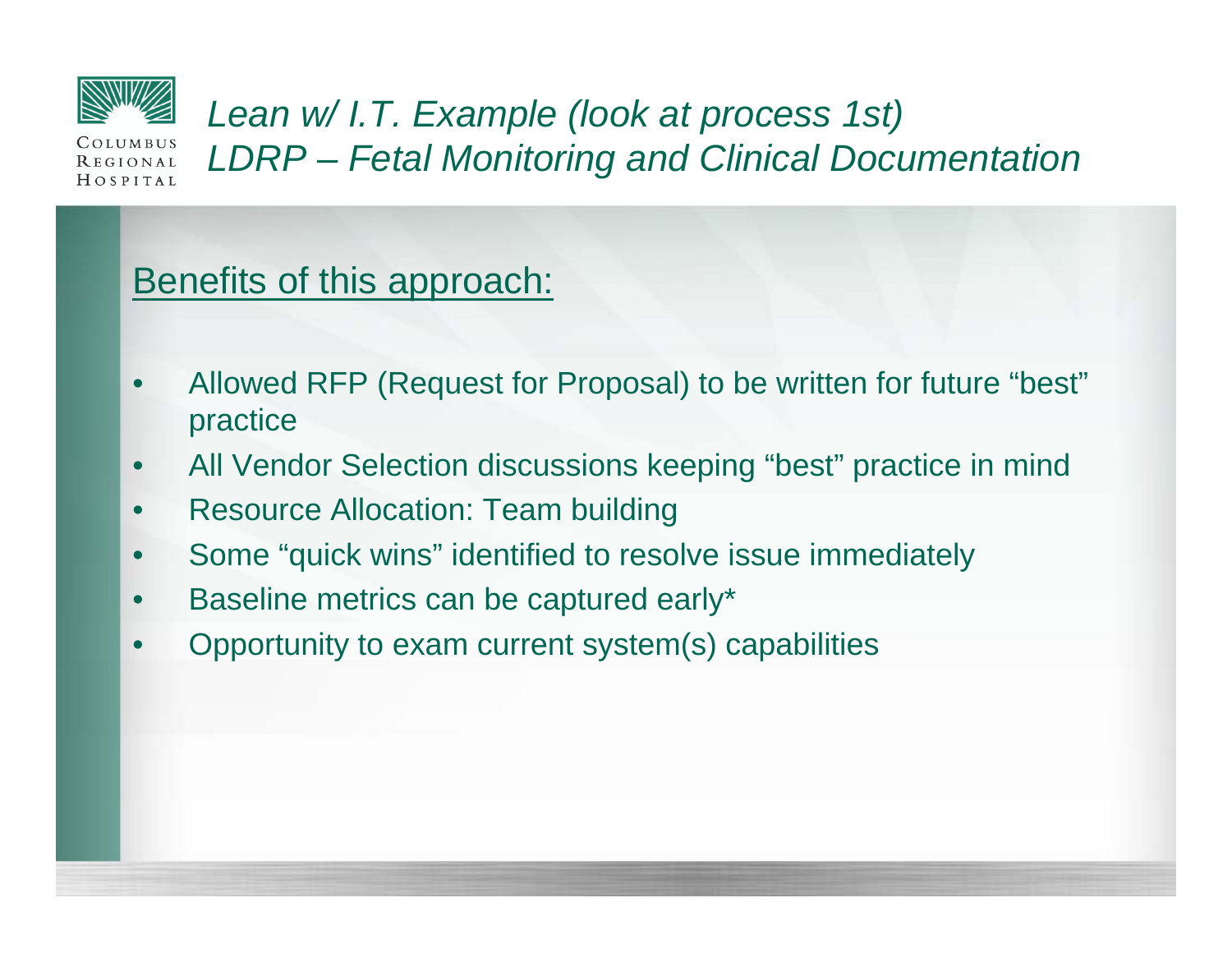| COLUMBUS<br><b>REGIONAL</b><br>HOSPITAL                                                                                                         |                                                                           | <b>High-Level</b><br>Value<br><b>Stream</b><br><b>Map</b> | $\mathbf{1}$<br>Registration<br>аı<br><b>OBS</b><br>IP. | $\overline{2}$<br>PrePare<br><b>Clinical History</b><br>Assessment | 3<br>Labor and Delivery<br>Normal Delivery<br>C-Section | $\overline{4}$<br>Recovery<br><b>PACU</b><br>Post Partum                                      | 5<br>Discharge<br>Billing<br><b>MIDAS</b> | KEYS:              | What are causes for delay<br>What causes variation<br>How do we mistake proof<br>How do we standardize<br>Simplify, Standardize, |
|-------------------------------------------------------------------------------------------------------------------------------------------------|---------------------------------------------------------------------------|-----------------------------------------------------------|---------------------------------------------------------|--------------------------------------------------------------------|---------------------------------------------------------|-----------------------------------------------------------------------------------------------|-------------------------------------------|--------------------|----------------------------------------------------------------------------------------------------------------------------------|
|                                                                                                                                                 |                                                                           |                                                           |                                                         |                                                                    |                                                         |                                                                                               |                                           | <b>Automate</b>    |                                                                                                                                  |
| Lean w/<br>LT.                                                                                                                                  | <b>VSM</b>                                                                |                                                           | <b>OFI</b>                                              |                                                                    |                                                         | <b>Next Steps</b>                                                                             | <b>System / Process</b>                   | Input or<br>Output | <b>Baseline</b><br>metrics                                                                                                       |
| Example                                                                                                                                         |                                                                           |                                                           |                                                         |                                                                    |                                                         | Prepare Registration kept until "Admitted for Delivery" Invite Registration to Mtg<br>Process |                                           |                    |                                                                                                                                  |
| $#2 -$                                                                                                                                          |                                                                           | any improvements                                          |                                                         | Patient types - (Clinic, OBS, IP) Discuss & determine              | Invite Registration to Mtg                              |                                                                                               | Process                                   | ?                  |                                                                                                                                  |
| work with                                                                                                                                       | Check lead on any PrePare opportunities<br>$\overline{2}$                 |                                                           |                                                         |                                                                    |                                                         | Invite Kathy to Team Mtg                                                                      | Process                                   |                    |                                                                                                                                  |
| <b>LDRP</b>                                                                                                                                     | 3                                                                         |                                                           | Cabinet redesign to facilitate process improvement      |                                                                    | Discuss next steps                                      |                                                                                               | Process                                   |                    |                                                                                                                                  |
|                                                                                                                                                 | 3                                                                         |                                                           | System - Blood Pressure manual entry                    |                                                                    | Include in RFP                                          |                                                                                               | System                                    | $I-3, O-5$         |                                                                                                                                  |
| System - Medication Administration<br>3<br><b>Horizon Clinicals</b><br>$\circ$<br>Labor Summary (Mom & Baby)<br>$\circ$<br>Med Sheet<br>$\circ$ |                                                                           |                                                           |                                                         |                                                                    | Include in RFP                                          |                                                                                               | System                                    | $I-3, O-5$         |                                                                                                                                  |
|                                                                                                                                                 | 3                                                                         | $\circ$                                                   | Strip (documented on)                                   |                                                                    | Include in RFP                                          |                                                                                               | System                                    | $I-3, O-5$         |                                                                                                                                  |
|                                                                                                                                                 | Baby's (weight, apgar, gender, bracelet #)<br>3<br>Mom's blood type       |                                                           |                                                         |                                                                    | Include in RFP                                          |                                                                                               | System                                    | $I-3, O-5$         |                                                                                                                                  |
|                                                                                                                                                 | 3<br>Vitals (Mom – during labor stage 4)                                  |                                                           |                                                         |                                                                    | Include in RFP                                          |                                                                                               | System                                    | $I-3, O-5$         |                                                                                                                                  |
|                                                                                                                                                 | C-Sections: Peri-operative charting / integration with<br>3<br><b>HSM</b> |                                                           |                                                         |                                                                    | Invite HSM Team to Mtg                                  |                                                                                               | <b>Both</b>                               | $I-3, O-5$         |                                                                                                                                  |
|                                                                                                                                                 | 3                                                                         | systems?)                                                 | Telemetry monitoring (integration with current          |                                                                    | Invite HSM Team to Mtg                                  |                                                                                               | <b>Both</b>                               | $I-3, O-5$         |                                                                                                                                  |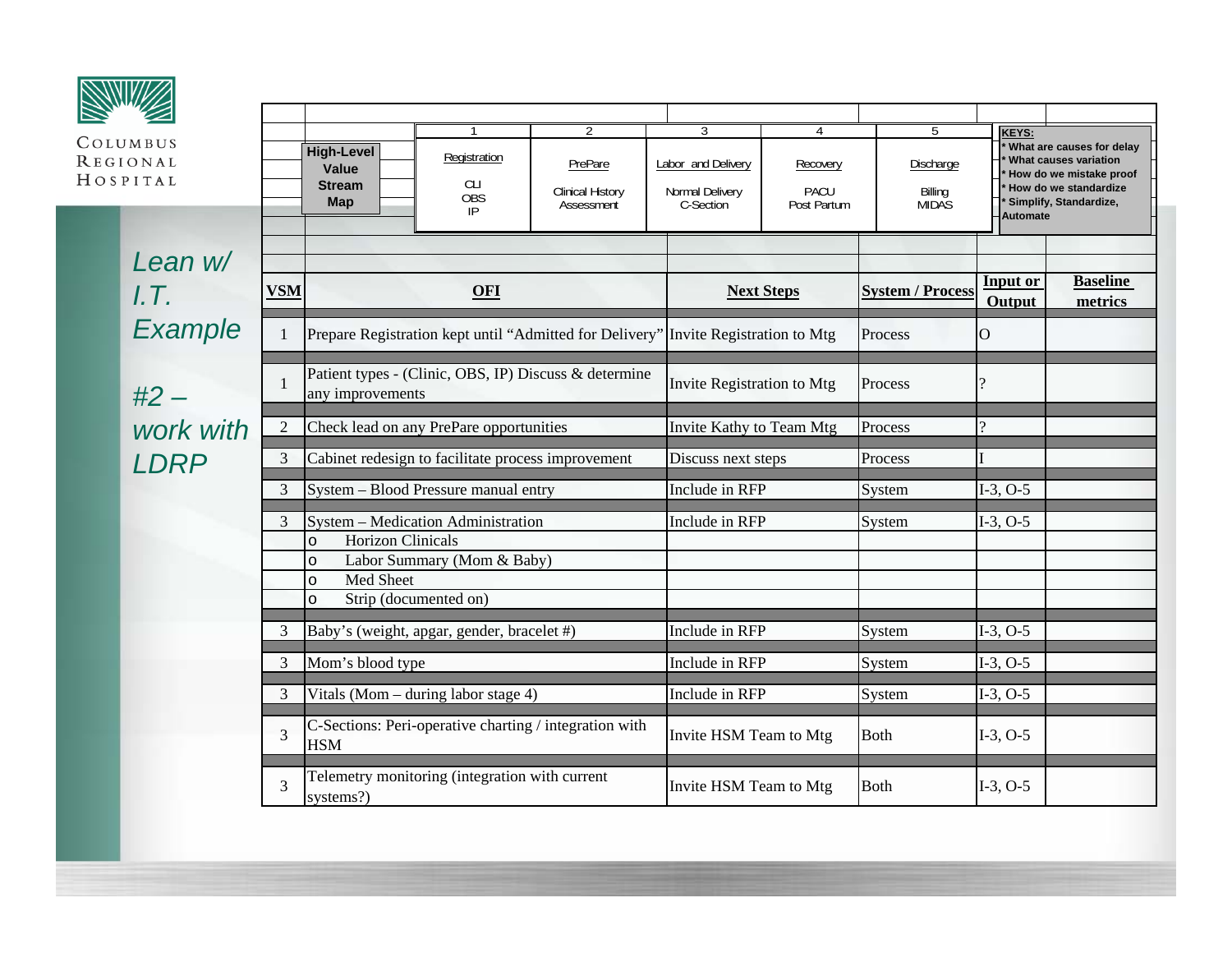

REGIONAL  $H$   $O$   $S$   $P$   $I$   $T$   $A$   $L$ 

# **Agenda item #3 – 10 minutes**

Pros and Cons of using Lean tools with I.T.

- Pros
	- Using a systematic process to
		- Reduce variation in processes (standardize)
		- Eliminate waste in processes (simplify)
		- Leverage I.T. to automate processes (automate)
	- Team building team must take time to meet (trust & communication)
	- Establish baseline metrics to support request (potential ROI)
	- When done before I.T. will assist in RFP and Vendor Selection
	- Cross functional team appreciation for different processes\*
- Cons
	- Resource intensive (labor)
	- Time intensive (weeks/months)\*
	- Sometimes difficult to find appropriate baseline metrics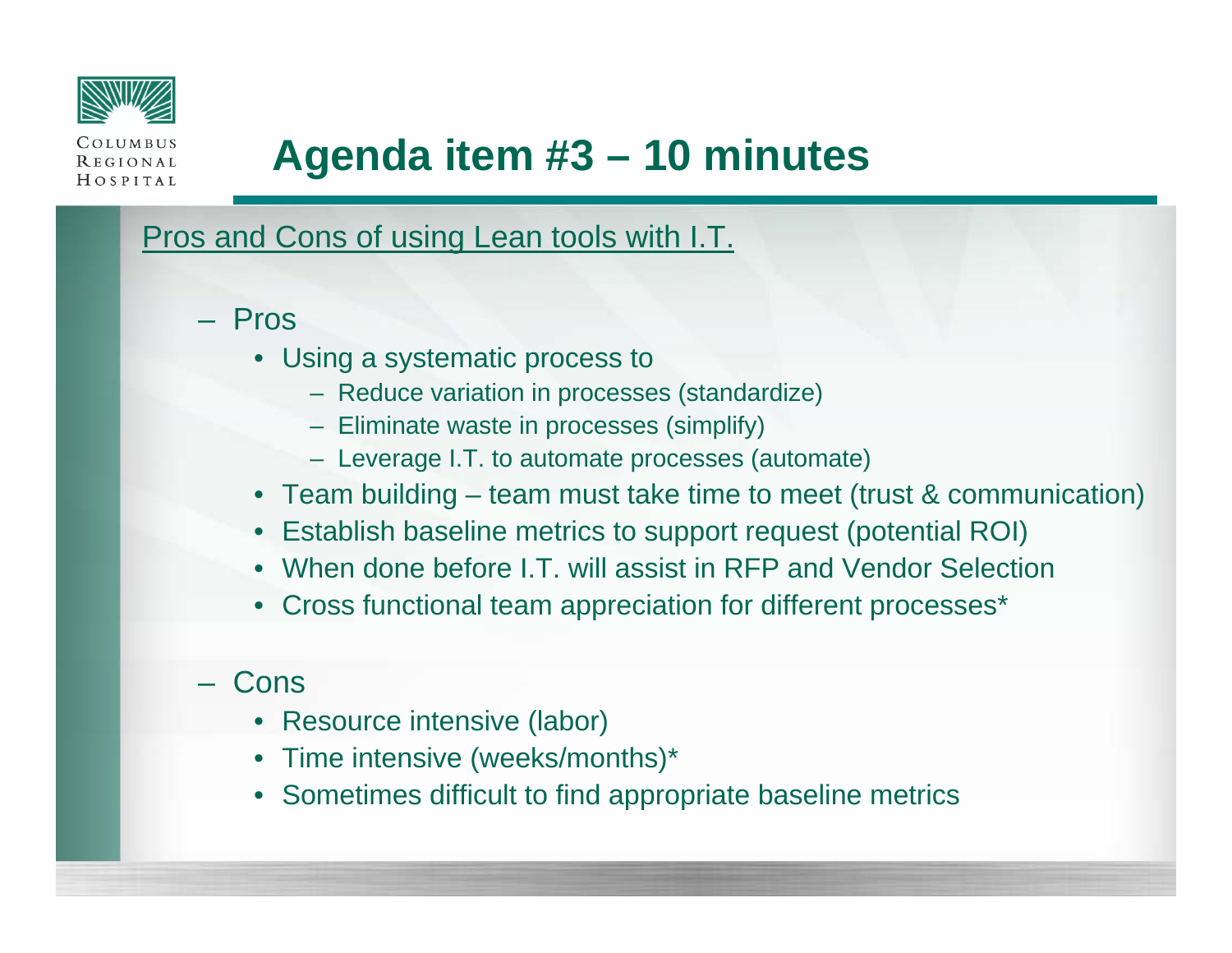

**REGIONAL** HOSPITAL

# **Successes & Key Takeaways**

#### • Successes & Key Takeaways

- **Strong Executive Sponsorship**
- Commitment by team to attend meetings/discussions (cross-functional)
- OFI's and Key Failure Points are not a reflection of the individual need to focus on process step not the individual
- Freeze process changes once system build begins
- Agreement to have open dialogue during meetings
- Significant understanding of overall goals/objectives of project by including all team members in meetings
- Examining current processes require significant time and effort
- Flexible approach to tool completion
- Look for skeletons
- Have fun….(and have food)
- Include vendor in process redesign meetings
- Changing process (behavior/habits) is more difficult than implementing a system
- Need to consider peripheral areas that might be affected by changes in process\* (in the E.D. need to consider Nursing and Physicians)